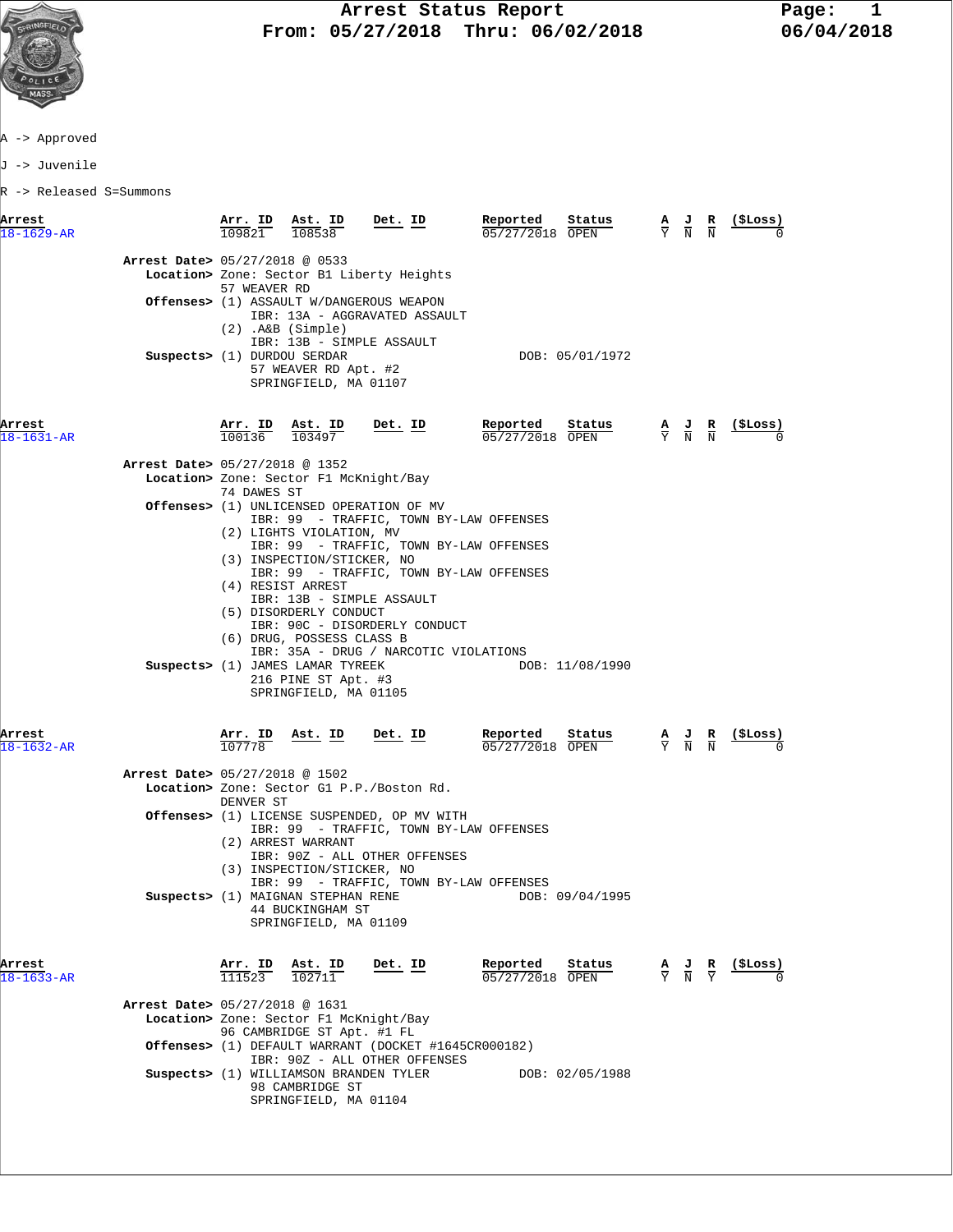| -> Approved |  |
|-------------|--|
|-------------|--|

| ı. |  | uuvenile |
|----|--|----------|
|----|--|----------|

| R -> Released S=Summons    |                                                               |                              |                                                                                                                                    |                                                                                                                                 |                                                                                             |                                                                                                 |                                                                 |                               |          |
|----------------------------|---------------------------------------------------------------|------------------------------|------------------------------------------------------------------------------------------------------------------------------------|---------------------------------------------------------------------------------------------------------------------------------|---------------------------------------------------------------------------------------------|-------------------------------------------------------------------------------------------------|-----------------------------------------------------------------|-------------------------------|----------|
| Arrest<br>$18 - 1634 - AR$ |                                                               |                              | $\frac{\text{Arr. ID}}{111531}$ $\frac{\text{Ast. ID}}{100136}$ Det. ID                                                            |                                                                                                                                 | Reported<br>Status<br>05/27/2018 OPEN                                                       |                                                                                                 | $\frac{A}{Y}$ $\frac{J}{N}$ $\frac{R}{N}$                       |                               | (\$Loss) |
|                            | Arrest Date> 05/27/2018 @ 1855                                | 26 CAMBRIDGE ST              |                                                                                                                                    | Location> Zone: Sector F1 McKnight/Bay<br>Offenses> (1) DEFAULT WARRANT DOCKET#1723CR007603                                     |                                                                                             |                                                                                                 |                                                                 |                               |          |
|                            |                                                               |                              | Suspects> (1) CABALLERO ANTHONY<br>26 CAMBRIDGE ST<br>SPRINGFIELD, MA 01108                                                        | IBR: 90Z - ALL OTHER OFFENSES                                                                                                   | DOB: 05/03/1989                                                                             |                                                                                                 |                                                                 |                               |          |
| Arrest<br>$18 - 1637 - AR$ |                                                               |                              | $\frac{\text{Arr.}}{106117}$ $\frac{\text{Est. ID}}{111533}$ Det. ID                                                               |                                                                                                                                 | Reported<br>Status<br>05/28/2018 OPEN                                                       | $\frac{\mathbf{A}}{\mathbf{Y}}$ $\frac{\mathbf{J}}{\mathbf{N}}$ $\frac{\mathbf{R}}{\mathbf{N}}$ |                                                                 |                               |          |
|                            | Arrest Date> 05/28/2018 @ 0238<br>Offenses> (1) .A&B (Simple) | STEARNS SQ                   | (2) DISORDERLY CONDUCT                                                                                                             | Location> Zone: Sector El Metro/South End<br>IBR: 13B - SIMPLE ASSAULT<br>IBR: 90C - DISORDERLY CONDUCT                         |                                                                                             |                                                                                                 |                                                                 |                               |          |
|                            |                                                               |                              | (3) A&B ON POLICE OFFICER<br>(4) RESIST ARREST<br>Suspects> (1) HOLT ERIC TYRON<br>33 ASHLEY ST Apt. #1FL<br>SPRINGFIELD, MA 01109 | IBR: 13B - SIMPLE ASSAULT<br>IBR: 13B - SIMPLE ASSAULT                                                                          | DOB: 09/19/1991                                                                             |                                                                                                 |                                                                 |                               |          |
| Arrest<br>$18 - 1638 - AR$ |                                                               |                              |                                                                                                                                    | $\frac{\text{Arr.}}{111536}$ $\frac{\text{Ast.}}{103531}$ Det. ID                                                               | Reported<br>Status<br>05/28/2018 OPEN                                                       | $\frac{\mathbf{A}}{\mathbf{Y}}$ $\frac{\mathbf{J}}{\mathbf{N}}$ $\frac{\mathbf{R}}{\mathbf{N}}$ |                                                                 |                               |          |
|                            | Arrest Date> 05/28/2018 @ 0400                                | ORANGE ST                    |                                                                                                                                    | Location> Zone: Sector H2 Forest Park/EFP                                                                                       |                                                                                             |                                                                                                 |                                                                 |                               |          |
|                            | Suspects> (1) OTERO NEREIDA                                   |                              | 51 LESTER ST<br>SPRINGFIELD, MA                                                                                                    | IBR: 90Z - ALL OTHER OFFENSES                                                                                                   | <b>Offenses&gt;</b> (1) ARREST WARRANT: STRAIGHT DOCKET # 1823 CR 000658<br>DOB: 01/06/1965 |                                                                                                 |                                                                 |                               |          |
| Arrest<br>$18 - 1640 - AR$ |                                                               | $\frac{\text{Arr.}}{103493}$ | $\underline{\text{Ast.}}$ ID<br>F329                                                                                               | <u>Det. ID</u>                                                                                                                  | Reported<br>Status<br>05/28/2018 OPEN                                                       |                                                                                                 | $\frac{\mathbf{A}}{\mathbf{Y}}$ $\frac{\mathbf{J}}{\mathbf{N}}$ | $rac{\mathbf{R}}{\mathbf{Y}}$ |          |
|                            | Arrest Date> 05/28/2018 @ 1200                                | 2460 MAIN ST                 | BAKERY OLD SAN JUAN BAKERY                                                                                                         | Location> Zone: Sector A N. End/Memorial                                                                                        |                                                                                             |                                                                                                 |                                                                 |                               |          |
|                            |                                                               |                              |                                                                                                                                    | <b>Offenses&gt;</b> (1) VIOL. OF CITY ORD.- Loitering<br>IBR: 90Z - ALL OTHER OFFENSES<br>IBR: 35A - DRUG / NARCOTIC VIOLATIONS | (2) DRUG, POSSESS TO DISTRIB CLASS E, SUBSQ.                                                |                                                                                                 |                                                                 |                               |          |
|                            | Suspects> (1) ROSADO RENE                                     |                              | 287 STATE ST<br>SPRINGFIELD, MA                                                                                                    |                                                                                                                                 | DOB: 08/06/1996                                                                             |                                                                                                 |                                                                 |                               |          |
| Arrest<br>18-1641-AR       |                                                               | Arr. ID<br>112472            | Ast. ID<br>102694                                                                                                                  | Det. ID                                                                                                                         | Reported<br>Status<br>05/28/2018 OPEN                                                       |                                                                                                 | $\frac{A}{Y}$ $\frac{J}{N}$ $\frac{R}{Y}$                       |                               | (ŞLoss)  |
|                            | Arrest Date> 05/28/2018 @ 1727                                | <b>BURGER KING</b>           |                                                                                                                                    | Location> Zone: Sector G1 P.P./Boston Rd.                                                                                       |                                                                                             |                                                                                                 |                                                                 |                               |          |

727 BOSTON RD  **Offenses>** (1) DISTURBING THE PEACE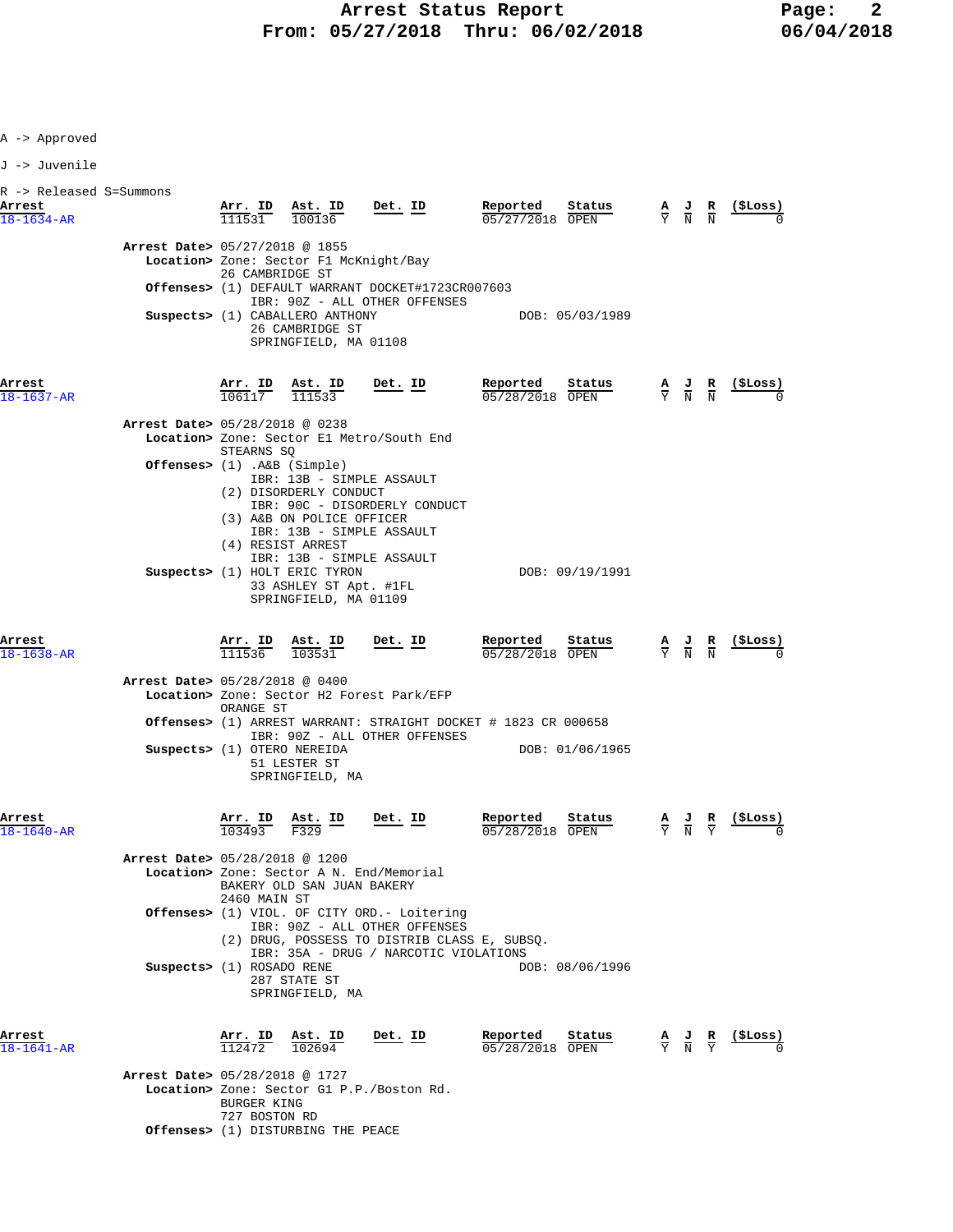| A -> Approved           |                                                                                                                                                                                                                                                                                                                                                                                                                                                                                 |                                                                                                                                      |                                                                 |
|-------------------------|---------------------------------------------------------------------------------------------------------------------------------------------------------------------------------------------------------------------------------------------------------------------------------------------------------------------------------------------------------------------------------------------------------------------------------------------------------------------------------|--------------------------------------------------------------------------------------------------------------------------------------|-----------------------------------------------------------------|
| J -> Juvenile           |                                                                                                                                                                                                                                                                                                                                                                                                                                                                                 |                                                                                                                                      |                                                                 |
| R -> Released S=Summons | IBR: 90C - DISORDERLY CONDUCT<br>$(2)$ . A&B $(Simple)$<br>IBR: 13B - SIMPLE ASSAULT<br>(3) THREAT TO COMMIT CRIME<br>IBR: 13C - INTIMIDATION<br>(4) RESIST ARREST<br>IBR: 13B - SIMPLE ASSAULT<br>Suspects> (1) FELICIANO CHRISTOPHER<br>31 COTTAGE GRN<br>ENFIELD, CT 06082                                                                                                                                                                                                   | DOB: 02/15/1990                                                                                                                      |                                                                 |
| Arrest<br>18-1642-AR    | $\frac{\texttt{Arr.}}{\texttt{G889}}$ ID<br>$Det. ID$<br>$\frac{\texttt{Ast. ID}}{101951}$                                                                                                                                                                                                                                                                                                                                                                                      | Reported<br>Status<br>05/28/2018 OPEN                                                                                                | (SLoss)<br>$\frac{A}{Y}$ $\frac{J}{N}$ $\frac{R}{Y}$            |
|                         | Arrest Date> 05/28/2018 @ 1800<br>Location> Zone: Sector F2 Old&Upper Hill<br>114 MASSACHUSETTS AVE<br>Offenses> (1) DRUG, POSSESS CLASS B<br>IBR: 35A - DRUG / NARCOTIC VIOLATIONS<br>(2) DRUG, POSSESS TO DISTRIB CLASS D<br>IBR: 35A - DRUG / NARCOTIC VIOLATIONS<br>Suspects> (1) ERSKINE MALIK<br>126 DUNMORELAND ST Apt. #2<br>SPRINGFIELD, MA                                                                                                                            | DOB: 06/17/1999                                                                                                                      |                                                                 |
| Arrest<br>18-1643-AR    | $\frac{\texttt{Ast.}}{\text{F338}}$ ID Det. ID<br>$\frac{\texttt{Arr.}}{\texttt{B470}}$ ID<br>Arrest Date> 05/28/2018 @ 1920<br>Location> Zone: Sector El Metro/South End                                                                                                                                                                                                                                                                                                       | Reported<br>$\frac{\text{Status}}{\text{1}}$<br>05/28/2018 OPEN                                                                      | (SLoss)<br>$\frac{A}{Y}$ $\frac{J}{N}$ $\frac{R}{Y}$            |
|                         | BALISE CHEVROLET OLDSMOBILE GEO PARTS<br>440 HALL OF FAME AVE<br>Offenses> (1) DEFAULT WARRANT<br>IBR: 90Z - ALL OTHER OFFENSES<br>Suspects> (1) BENJAMIN AMY LYNN<br>158 BERKSHIRE AVE<br>SOUTHWICK, MA 01071                                                                                                                                                                                                                                                                  | DOB: 10/15/1971                                                                                                                      |                                                                 |
| Arrest<br>18-1644-AR    | Det. ID<br>$\frac{\texttt{Arr.}}{111524}$<br>$\frac{\text{Ast. ID}}{100136}$<br>Arrest Date> 05/28/2018 @ 2006<br>Location> Zone: Sector F2 Old&Upper Hill<br>725 UNION ST<br>Offenses> (1) UNLICENSED OPERATION OF MV<br>IBR: 99 - TRAFFIC, TOWN BY-LAW OFFENSES<br>(2) INSPECTION/STICKER, NO<br>IBR: 99 - TRAFFIC, TOWN BY-LAW OFFENSES<br>(3) ARREST WARRANT<br>IBR: 90Z - ALL OTHER OFFENSES<br>Suspects> (1) MELENDEZ MIOSOTIS<br>10749 GREAT FALLS LN<br>TAMPA, FL 33647 | Reported<br>Status<br>05/28/2018 OPEN<br>DOB: 07/23/1988                                                                             | $\frac{\mathbf{A}}{\mathbf{Y}}$ $\frac{\mathbf{J}}{\mathbf{N}}$ |
| Arrest<br>18-1646-AR    | $Det. ID$<br>$\frac{\texttt{Arr.}}{101951}$ $\frac{\texttt{ Ast.}}{141}$ $\frac{\texttt{ID}}{10195}$<br>Arrest Date> 05/28/2018 @ 2233<br>Location> Zone: Sector H2 Forest Park/EFP<br>351 ALLEN ST<br>Offenses> (1) MOTOR VEH, RECEIVE STOLEN<br>IBR: 280 - STOLEN PROPERTY OFFENSES<br>Suspects> (1) TANGREDI ANTHONY BENITO<br>273 COMMONWEALTH AVE<br>SPRINGFIELD, MA 01108                                                                                                 | <b>Reported Status A J R</b> (\$Loss) $\frac{0.5}{28/28/2018}$ OPEN $\frac{1}{2}$ <b>N</b> $\frac{1}{2}$ <b>C</b><br>DOB: 04/30/1982 |                                                                 |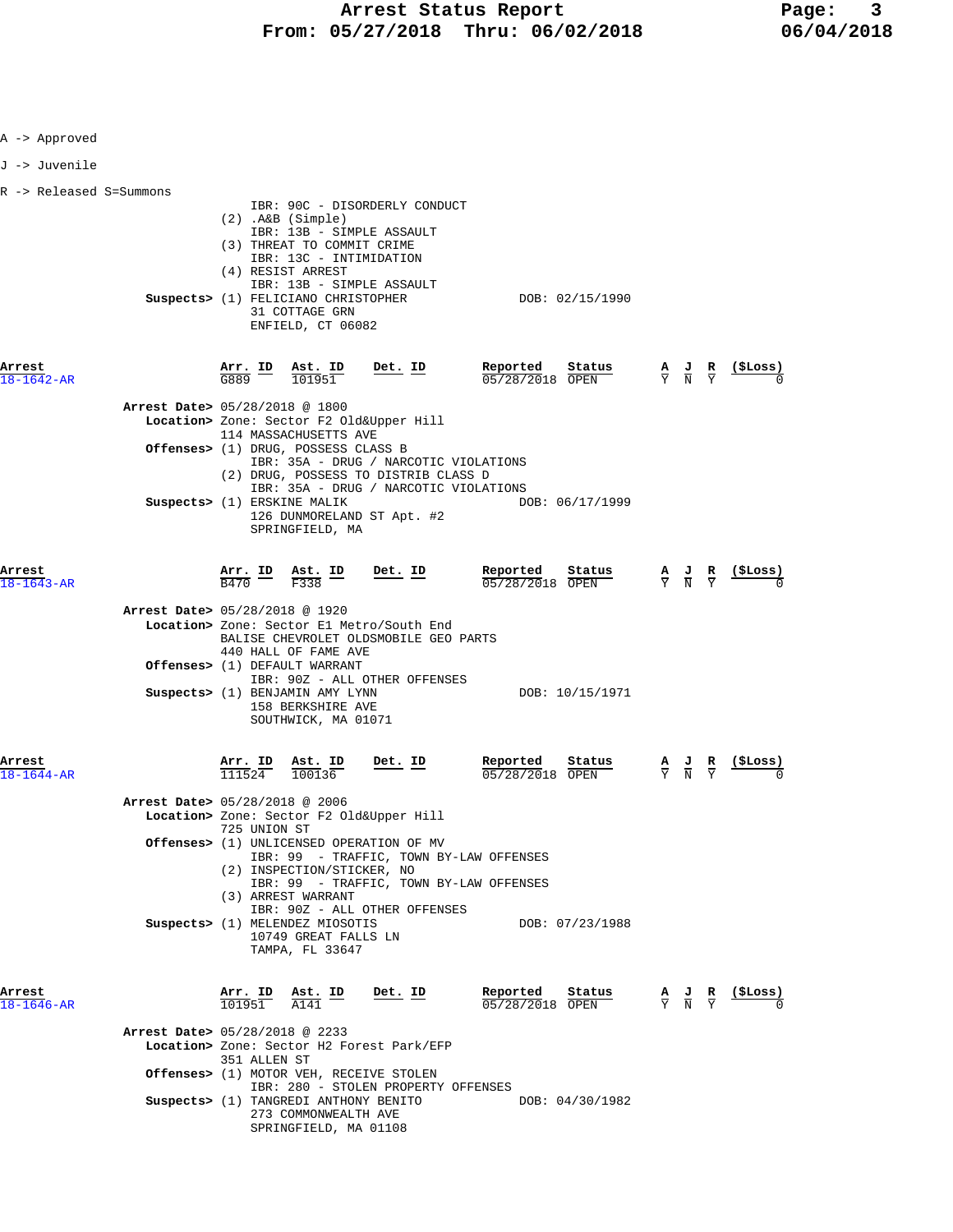J -> Juvenile

| Arrest<br>$18 - 1647 - AR$     | 112471                       | Arr. ID Ast. ID<br>107873                                                                                          | Det. ID                                                                                                                                                                                                                                                                                                                                                      | Reported<br>$05/29/2018$ OPEN | Status          | $\overline{Y}$ | AJ R<br>$\overline{\rm N}$                                                                            | Y                             | (ŞLoss)         |
|--------------------------------|------------------------------|--------------------------------------------------------------------------------------------------------------------|--------------------------------------------------------------------------------------------------------------------------------------------------------------------------------------------------------------------------------------------------------------------------------------------------------------------------------------------------------------|-------------------------------|-----------------|----------------|-------------------------------------------------------------------------------------------------------|-------------------------------|-----------------|
| Arrest Date> 05/29/2018 @ 0138 | BOSTON RD                    |                                                                                                                    | Location> Zone: Sector G1 P.P./Boston Rd.                                                                                                                                                                                                                                                                                                                    |                               |                 |                |                                                                                                       |                               |                 |
|                                |                              | <b>Offenses&gt;</b> (1) STOP/YIELD, FAIL TO                                                                        | IBR: 99 - TRAFFIC, TOWN BY-LAW OFFENSES<br>(2) LICENSE SUSPENDED, OP MV WITH<br>IBR: 99 - TRAFFIC, TOWN BY-LAW OFFENSES<br>(3) DEFAULT WARRANT DOCKET: 1744CR000838<br>IBR: 90Z - ALL OTHER OFFENSES<br>(4) DEFAULT WARRANT DOCKET: 1723CR002567<br>IBR: 90Z - ALL OTHER OFFENSES<br>(5) ARREST WARRANT DOCKET: 1723CR00834<br>IBR: 90Z - ALL OTHER OFFENSES |                               |                 |                |                                                                                                       |                               |                 |
|                                |                              | Suspects> (1) HALL DECOVIN JEROME<br>86 PHELAND AVE<br>SPRINGFIELD, MA 01108                                       |                                                                                                                                                                                                                                                                                                                                                              |                               | DOB: 06/13/1983 |                |                                                                                                       |                               |                 |
| Arrest<br>$18 - 1648 - AR$     |                              | $\frac{\texttt{Arr.}}{104282}$ $\frac{\texttt{lab}}{110082}$                                                       | <u>Det. ID</u>                                                                                                                                                                                                                                                                                                                                               | Reported<br>05/29/2018 OPEN   | Status          |                | $\frac{\mathbf{A}}{\mathbf{Y}}$ $\frac{\mathbf{J}}{\mathbf{N}}$ $\frac{\mathbf{R}}{\mathbf{Y}}$       |                               | <u>(\$Loss)</u> |
| Arrest Date> 05/29/2018 @ 0308 |                              | Location> Zone: Sector H1 Forest Park                                                                              |                                                                                                                                                                                                                                                                                                                                                              |                               |                 |                |                                                                                                       |                               |                 |
|                                |                              | 37 FORT PLEASANT AVE<br>Offenses> (1) DEFAULT WARRANT<br>(2) DEFAULT WARRANT                                       | IBR: 90Z - ALL OTHER OFFENSES<br>IBR: 90Z - ALL OTHER OFFENSES                                                                                                                                                                                                                                                                                               |                               |                 |                |                                                                                                       |                               |                 |
|                                | HOMELESS                     | Suspects> (1) WIDOR RENATA SOPHIA<br>SPRINGFIELD, MA                                                               |                                                                                                                                                                                                                                                                                                                                                              |                               | DOB: 05/05/1978 |                |                                                                                                       |                               |                 |
| Arrest<br>18-1650-AR           | B997                         | Arr. ID Ast. ID<br>M867                                                                                            | $Det. ID$                                                                                                                                                                                                                                                                                                                                                    | Reported<br>05/29/2018 OPEN   | Status          |                | $\frac{\mathbf{A}}{\overline{Y}}$ $\frac{\mathbf{J}}{\overline{N}}$ $\frac{\mathbf{R}}{\overline{Y}}$ |                               | (ŞLoss)         |
| Arrest Date> 05/29/2018 @ 1115 | SAVE-A-LOT<br>655 LIBERTY ST |                                                                                                                    | Location> Zone: Sector B2 Liberty Heights                                                                                                                                                                                                                                                                                                                    |                               |                 |                |                                                                                                       |                               |                 |
|                                |                              | IBR: 23C - SHOPLIFTING<br>(2) THREAT TO COMMIT CRIME<br>IBR: 13C - INTIMIDATION<br>Suspects> (1) SANTIAGO WALDEMAR | <b>Offenses&gt;</b> (1) SHOPLIFTING BY CONCEALING MDSE                                                                                                                                                                                                                                                                                                       |                               | DOB: 06/19/1979 |                |                                                                                                       |                               |                 |
|                                |                              | 73 OAK ST                                                                                                          | SPRINGFIELD, MA 01109-4248                                                                                                                                                                                                                                                                                                                                   |                               |                 |                |                                                                                                       |                               |                 |
| Arrest<br>18-1651-AR           | $\frac{\text{Arr.}}{109839}$ | <u>Ast. ID</u>                                                                                                     | <u>Det. ID</u>                                                                                                                                                                                                                                                                                                                                               | Reported<br>05/29/2018 OPEN   | Status          |                | $\frac{A}{Y}$ $\frac{J}{N}$                                                                           | $rac{\mathbf{R}}{\mathrm{Y}}$ | (ŞLoss)         |
| Arrest Date> 05/29/2018 @ 1758 | SPRING ST                    |                                                                                                                    | Location> Zone: Sector E2 Metro/6Corners                                                                                                                                                                                                                                                                                                                     |                               |                 |                |                                                                                                       |                               |                 |
|                                | Suspects> (1) OWENS ANTHONY  | 148 TAYLOR ST<br>SPRINGFIELD, MA                                                                                   | <b>Offenses&gt;</b> (1) FUGITIVE FROM JUSTICE ON COURT WARRANT<br>IBR: 90Z - ALL OTHER OFFENSES                                                                                                                                                                                                                                                              |                               | DOB: 01/09/1976 |                |                                                                                                       |                               |                 |
| Arrest<br>18-1652-AR           | Arr. ID<br>A140              | <u>Ast. ID</u><br>G889                                                                                             | <u>Det. ID</u>                                                                                                                                                                                                                                                                                                                                               | Reported<br>05/29/2018 OPEN   | Status          |                | $\frac{J}{N}$                                                                                         |                               | (ŞLoss)         |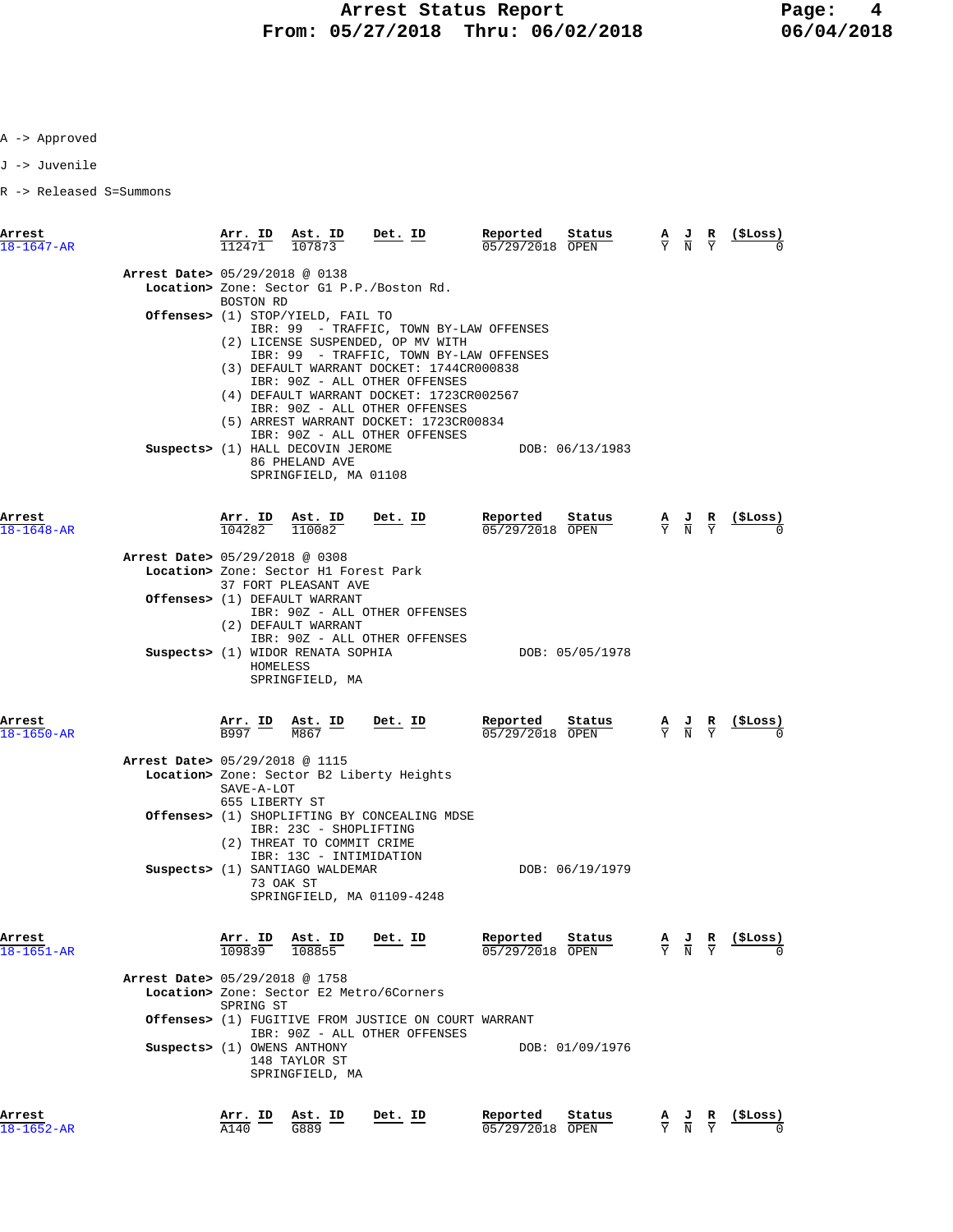| A -> Approved              |                                          |                            |                                                                                                                                                                          |           |                                                                                                                                              |                                                                                                 |                                                               |
|----------------------------|------------------------------------------|----------------------------|--------------------------------------------------------------------------------------------------------------------------------------------------------------------------|-----------|----------------------------------------------------------------------------------------------------------------------------------------------|-------------------------------------------------------------------------------------------------|---------------------------------------------------------------|
| J -> Juvenile              |                                          |                            |                                                                                                                                                                          |           |                                                                                                                                              |                                                                                                 |                                                               |
| R -> Released S=Summons    |                                          |                            |                                                                                                                                                                          |           |                                                                                                                                              |                                                                                                 |                                                               |
|                            | <b>Arrest Date&gt;</b> 05/29/2018 @ 1822 | REAR OF HOME               | Location> Zone: Sector H1 Forest Park<br>35 FORT PLEASANT AVE                                                                                                            |           |                                                                                                                                              |                                                                                                 |                                                               |
|                            |                                          |                            | Offenses> (1) DRUG, POSSESS TO DISTRIB CLASS B<br>IBR: 35A - DRUG / NARCOTIC VIOLATIONS<br>(2) DRUG, POSSESS TO DISTRIB CLASS B<br>IBR: 35A - DRUG / NARCOTIC VIOLATIONS |           |                                                                                                                                              |                                                                                                 |                                                               |
|                            |                                          |                            | Suspects> (1) RANDOLPH KYLE AVERY<br>47 FOREST ST<br>SPRINGFIELD, MA                                                                                                     |           | DOB: 08/18/1990                                                                                                                              |                                                                                                 |                                                               |
| Arrest<br>18-1653-AR       |                                          |                            | $\frac{\text{Arr.}}{\text{E308}}$ ID $\frac{\text{Ast.}}{\text{C802}}$ ID Det. ID                                                                                        |           | <b>Reported</b> Status $\overline{0.5/29/2018}$ OPEN $\overline{Y}$ N N $(5 \overline{\phantom{0}})$                                         |                                                                                                 |                                                               |
|                            | Arrest Date> 05/29/2018 @ 1905           |                            | Location> Zone: Sector C East Springfield                                                                                                                                |           |                                                                                                                                              |                                                                                                 |                                                               |
|                            |                                          | 12 NOTRE DAME ST           | IBR: 90Z - ALL OTHER OFFENSES                                                                                                                                            |           | <b>Offenses&gt;</b> (1) ARREST WARRANT #1723CR009712A UNLIC OPERATION M/V                                                                    |                                                                                                 |                                                               |
|                            | Suspects> (1) MORALES SCOTT              |                            | IBR: 90Z - ALL OTHER OFFENSES<br>12 NOTRE DAME ST<br>SPRINGFIELD, MA 01107                                                                                               |           | (2) ARREST WARRANT 1723CR009712B STOP, FAILED TO<br>DOB: 09/14/1999                                                                          |                                                                                                 |                                                               |
| Arrest<br>$18 - 1654 - AR$ |                                          |                            | $\frac{\texttt{Arr.}}{112466}$ $\frac{\texttt{Ab.}}{054983}$ $\frac{\texttt{Det.}}{054983}$                                                                              |           | <b>Reported Status A J R (\$Loss)</b><br>$\frac{0.05}{0.05}$ $\frac{0.02}{0.02}$ $\frac{0.02}{0.02}$ $\frac{0.02}{0.02}$ $\frac{0.02}{0.02}$ |                                                                                                 |                                                               |
|                            | Arrest Date> 05/29/2018 @ 2020           | NW SECTOR<br>39 DRESDEN ST | Location> Zone: Sector F2 Old&Upper Hill                                                                                                                                 |           |                                                                                                                                              |                                                                                                 |                                                               |
|                            | Offenses> $(1)$ . A&B $(Simple)$         |                            | IBR: 13B - SIMPLE ASSAULT<br>Suspects> (1) CRESPO KATISHA MARIE<br>39 DRESDEN ST Apt. #2 FL<br>SPRINGFIELD, MA 01108                                                     |           | DOB: 08/09/1993                                                                                                                              |                                                                                                 |                                                               |
| Arrest<br>18-1655-AR       |                                          | Arr. ID<br>112466          | $\frac{\texttt{Ast. ID}}{054983}$                                                                                                                                        | $Det. ID$ | Reported<br>Status<br>05/29/2018 OPEN                                                                                                        |                                                                                                 | $\frac{A}{Y}$ $\frac{J}{N}$ $\frac{R}{N}$ $\frac{($Loss)}{0}$ |
|                            | Arrest Date> 05/29/2018 @ 2020           | NW SECTOR<br>39 DRESDEN ST | Location> Zone: Sector F2 Old&Upper Hill                                                                                                                                 |           |                                                                                                                                              |                                                                                                 |                                                               |
|                            |                                          |                            | Offenses> (1) A&B WITH DANGEROUS WEAPON<br>IBR: 13A - AGGRAVATED ASSAULT                                                                                                 |           |                                                                                                                                              |                                                                                                 |                                                               |
|                            |                                          |                            | Suspects> (1) HERRERA BRENDA LEE<br>39 DRESDEN ST<br>SPRINGFIELD, MA                                                                                                     |           | DOB: 04/29/1976                                                                                                                              |                                                                                                 |                                                               |
| Arrest<br>18-1656-AR       |                                          | Arr. ID<br>F338            | Ast. ID<br>109839                                                                                                                                                        | Det. ID   | Reported<br>Status<br>05/29/2018 OPEN                                                                                                        | $\frac{\mathbf{A}}{\mathbf{Y}}$ $\frac{\mathbf{J}}{\mathbf{N}}$ $\frac{\mathbf{R}}{\mathbf{Y}}$ | (\$Loss)                                                      |
|                            | Arrest Date> 05/29/2018 @ 2155           |                            | Location> Zone: Sector E1 Metro/South End                                                                                                                                |           |                                                                                                                                              |                                                                                                 |                                                               |
|                            |                                          | STATE ST                   | Offenses> (1) DISORDERLY CONDUCT<br>IBR: 90C - DISORDERLY CONDUCT<br>(2) VIOL. OF CITY ORD. - Panhandling                                                                |           |                                                                                                                                              |                                                                                                 |                                                               |
|                            |                                          |                            | IBR: 90Z - ALL OTHER OFFENSES<br>Suspects> (1) KITT MARVIN TYRONE<br>52 AVON PL                                                                                          |           | DOB: 03/20/1959                                                                                                                              |                                                                                                 |                                                               |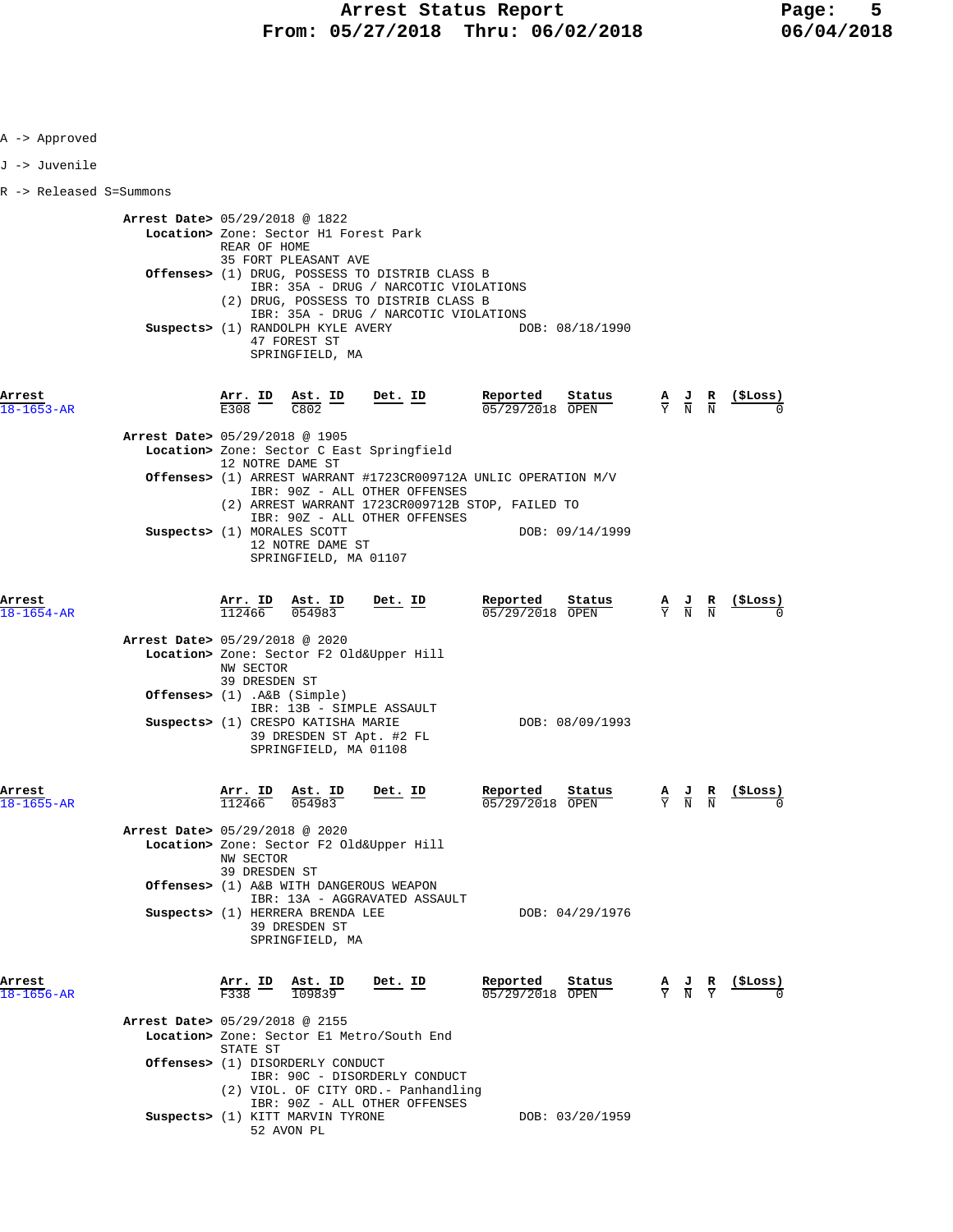J -> Juvenile

R -> Released S=Summons

SPRINGFIELD, MA 01105

| Arrest<br>$18 - 1657 - AR$     | Arr. ID<br>111521                                  | Ast. ID<br>111508                                                                               | Det. ID                                                                                                                                                                                                                                | Reported<br>05/29/2018 OPEN | Status          | $\frac{\mathbf{A}}{\mathbf{Y}}$ | $\frac{\mathbf{J}}{\mathbf{N}}$                                                                 | $\frac{R}{N}$                 | $($ \$Loss)    |
|--------------------------------|----------------------------------------------------|-------------------------------------------------------------------------------------------------|----------------------------------------------------------------------------------------------------------------------------------------------------------------------------------------------------------------------------------------|-----------------------------|-----------------|---------------------------------|-------------------------------------------------------------------------------------------------|-------------------------------|----------------|
| Arrest Date> 05/29/2018 @ 2326 |                                                    | 90 MAPLE ST Apt. #19<br><b>Offenses&gt;</b> (1) ARREST WARRANT                                  | Location> Zone: Sector El Metro/South End<br>IBR: 90Z - ALL OTHER OFFENSES                                                                                                                                                             |                             |                 |                                 |                                                                                                 |                               |                |
|                                | HOMELESS                                           | Suspects> (1) HALE KEIANDRA DELORES<br>UNKNOWN, UK                                              |                                                                                                                                                                                                                                        |                             | DOB: 08/16/1994 |                                 |                                                                                                 |                               |                |
| Arrest<br>$18 - 1658 - AR$     | Arr. ID<br>106117                                  | Ast. ID<br>108851                                                                               | Det. ID                                                                                                                                                                                                                                | Reported<br>05/30/2018 OPEN | Status          |                                 | $\frac{A}{Y}$ $\frac{J}{N}$ $\frac{R}{Y}$                                                       |                               |                |
| Arrest Date> 05/30/2018 @ 0245 | 770 MAIN ST                                        |                                                                                                 | Location> Zone: Sector El Metro/South End                                                                                                                                                                                              |                             |                 |                                 |                                                                                                 |                               |                |
|                                | (2) TRESPASS                                       |                                                                                                 | <b>Offenses&gt;</b> (1) VIOL. OF CITY ORD.- Loitering<br>IBR: 90Z - ALL OTHER OFFENSES<br>IBR: 90J - TRESPASS OF REAL PROPERTY                                                                                                         |                             |                 |                                 |                                                                                                 |                               |                |
|                                | HOMELESS                                           | Suspects> (1) MENDRELL RAFAEL<br>SPRNGFIELD, MA                                                 |                                                                                                                                                                                                                                        |                             | DOB: 05/14/1990 |                                 |                                                                                                 |                               |                |
| Arrest<br>$18 - 1659 - AR$     | $\frac{\text{Arr.}}{\text{cos}}$ ID<br><b>B218</b> | <u>Ast. ID</u><br>B497                                                                          | Det. ID                                                                                                                                                                                                                                | Reported<br>05/30/2018 OPEN | Status          |                                 | $\frac{\mathbf{A}}{\mathbf{Y}}$ $\frac{\mathbf{J}}{\mathbf{N}}$                                 | $rac{\mathbf{R}}{\mathbf{Y}}$ | <u>(ŞLoss)</u> |
| Arrest Date> 05/30/2018 @ 0635 | INSIDE                                             | 48 DRESDEN ST Apt. #3RD                                                                         | Location> Zone: Sector F2 Old&Upper Hill                                                                                                                                                                                               |                             |                 |                                 |                                                                                                 |                               |                |
|                                |                                                    | Suspects> (1) HAINES DEVONNE ANTHONY<br>257 WILBRAHAM RD                                        | <b>Offenses&gt;</b> (1) PALMER ARREST WARRANT #1843CR001076 HOME INVASION<br>IBR: 90Z - ALL OTHER OFFENSES<br>SPRINGFIELD, MA 01109-3116                                                                                               |                             | DOB: 08/29/1996 |                                 |                                                                                                 |                               |                |
| Arrest<br>$18 - 1660 - AR$     | $\frac{\text{Arr.}}{\text{R}218}$ ID               | $\frac{\text{Ast.}}{\text{MAG7}}$ ID<br>M467                                                    | <u>Det. ID</u>                                                                                                                                                                                                                         | Reported<br>05/30/2018 OPEN | Status          |                                 | $\frac{\mathbf{A}}{\mathbf{Y}}$ $\frac{\mathbf{J}}{\mathbf{N}}$ $\frac{\mathbf{R}}{\mathbf{Y}}$ |                               |                |
| Arrest Date> 05/30/2018 @ 0808 | OUTSIDE<br>320 WILBRAHAM RD                        |                                                                                                 | Location> Zone: Sector F2 Old&Upper Hill                                                                                                                                                                                               |                             |                 |                                 |                                                                                                 |                               |                |
|                                |                                                    | <b>Offenses&gt;</b> (1) A&B ON POLICE OFFICER<br>(2) A&B ON POLICE OFFICER<br>(3) RESIST ARREST | IBR: 13A - AGGRAVATED ASSAULT<br>IBR: 13A - AGGRAVATED ASSAULT<br>IBR: 13B - SIMPLE ASSAULT<br>(4) DESTRUCTION OF PROPERTY -\$1200, MALICIOUS<br>IBR: 290 - DESTRUCTION / DAMAGE / VANDALI<br>(5) POSSESSION AMMO W/O ID (MACE + AMMO) |                             |                 |                                 |                                                                                                 |                               |                |
|                                |                                                    | Suspects> (1) FORBES BEVON ANTHONY                                                              | IBR: 90Z - ALL OTHER OFFENSES<br>(6) ARREST WARRANT U.S. DISTRICT SPFLD. #315CR30021-001MGM<br>IBR: 90Z - ALL OTHER OFFENSES<br>23 CAMBRIDGE ST Apt. #1ST                                                                              |                             | DOB: 02/23/1993 |                                 |                                                                                                 |                               |                |

- 
- SPRINGFIELD, MA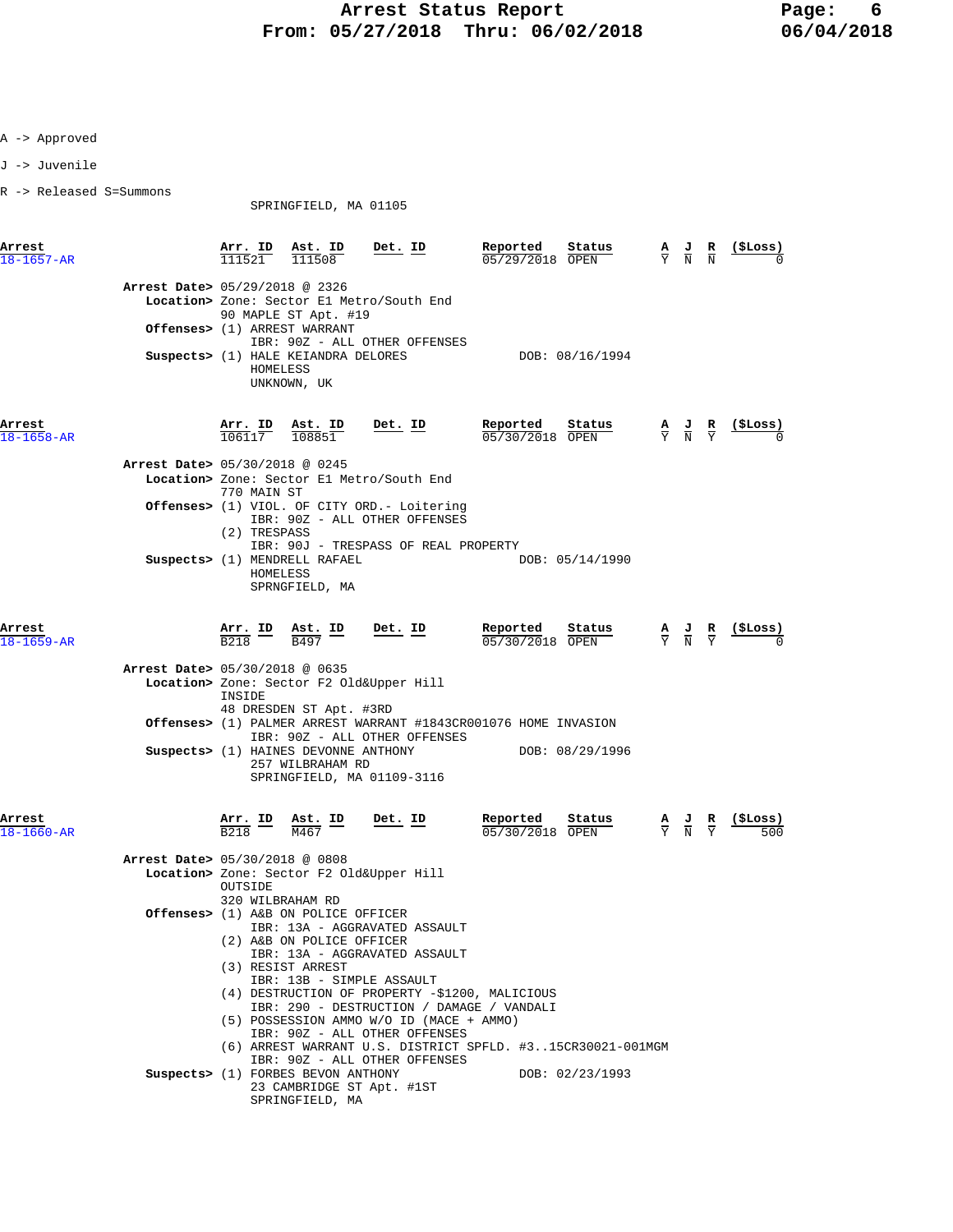J -> Juvenile

| R -> Released S=Summons    |                                          |                                                                                                                                                  |                                                                                                    |                                                                                                                                                                                                             |                                                                                                                                                                          |                           |  |                                                                                                 |  |                   |
|----------------------------|------------------------------------------|--------------------------------------------------------------------------------------------------------------------------------------------------|----------------------------------------------------------------------------------------------------|-------------------------------------------------------------------------------------------------------------------------------------------------------------------------------------------------------------|--------------------------------------------------------------------------------------------------------------------------------------------------------------------------|---------------------------|--|-------------------------------------------------------------------------------------------------|--|-------------------|
| Arrest<br>$18 - 1662 - AR$ |                                          |                                                                                                                                                  |                                                                                                    | $\frac{\texttt{Arr. ID}}{108663}$ $\frac{\texttt{Ast. ID}}{109785}$ Det. ID                                                                                                                                 | Reported<br>05/30/2018 OPEN                                                                                                                                              | Status                    |  | $\frac{A}{Y}$ $\frac{J}{N}$ $\frac{R}{N}$                                                       |  | $(_{\rm{SLOSS}})$ |
|                            | Arrest Date> 05/30/2018 @ 1852           | BALISE HYUNDAI                                                                                                                                   | 683 EAST COLUMBUS AVE                                                                              | Location> Zone: Sector El Metro/South End                                                                                                                                                                   |                                                                                                                                                                          |                           |  |                                                                                                 |  |                   |
|                            |                                          |                                                                                                                                                  | (2) STOP/YIELD, FAIL TO<br>(3) STOP/YIELD, FAIL TO                                                 | Offenses> (1) LICENSE SUSPENDED, OP MV WITH<br>(4) RECKLESS OPERATION OF MOTOR VEHICLE                                                                                                                      | IBR: 99 - TRAFFIC, TOWN BY-LAW OFFENSES<br>IBR: 99 - TRAFFIC, TOWN BY-LAW OFFENSES<br>IBR: 99 - TRAFFIC, TOWN BY-LAW OFFENSES<br>IBR: 99 - TRAFFIC, TOWN BY-LAW OFFENSES |                           |  |                                                                                                 |  |                   |
| Arrest                     | Suspects> (1) TORRES JOSE                |                                                                                                                                                  | 22 FREMONT ST Apt. #2ND<br>SPRINGFIELD, MA                                                         | $Det$ . ID                                                                                                                                                                                                  | Reported                                                                                                                                                                 | DOB: 05/30/1985<br>Status |  |                                                                                                 |  | (SLoss)           |
| $18 - 1663 - AR$           | Arrest Date> 05/30/2018 @ 1832           |                                                                                                                                                  | $\frac{\texttt{arr. ID}}{101951}$ $\frac{\texttt{Ast. ID}}{S167}$                                  |                                                                                                                                                                                                             | 05/30/2018 OPEN                                                                                                                                                          |                           |  | $\frac{\mathbf{A}}{\mathbf{Y}}$ $\frac{\mathbf{J}}{\mathbf{N}}$ $\frac{\mathbf{R}}{\mathbf{Y}}$ |  |                   |
|                            |                                          | BEHIND                                                                                                                                           |                                                                                                    | Location> Zone: Sector F1 McKnight/Bay                                                                                                                                                                      |                                                                                                                                                                          |                           |  |                                                                                                 |  |                   |
|                            |                                          | 39 ANDREW ST                                                                                                                                     | Offenses> (1) DRUG, POSSESS CLASS B                                                                | IBR: 35A - DRUG / NARCOTIC VIOLATIONS                                                                                                                                                                       |                                                                                                                                                                          |                           |  |                                                                                                 |  |                   |
|                            |                                          |                                                                                                                                                  | Suspects> (1) ADROVER DAMIAN<br>23 MAPLE ST Apt. #2<br>SPRINGFIELD, MA                             |                                                                                                                                                                                                             |                                                                                                                                                                          | DOB: 09/01/1982           |  |                                                                                                 |  |                   |
| Arrest<br>$18 - 1665 - AR$ |                                          | $\frac{\text{Arr.}}{\text{--}}$ ID<br>A140                                                                                                       | <u>Ast. ID</u><br>111463                                                                           | Det. ID                                                                                                                                                                                                     | Reported<br>05/30/2018 OPEN                                                                                                                                              | Status                    |  | $\frac{\mathbf{A}}{\mathbf{Y}}$ $\frac{\mathbf{J}}{\mathbf{N}}$ $\frac{\mathbf{R}}{\mathbf{N}}$ |  |                   |
|                            | <b>Arrest Date&gt; 05/30/2018 @ 1918</b> | INSIDE OF                                                                                                                                        |                                                                                                    | Location> Zone: Sector A N. End/Memorial                                                                                                                                                                    |                                                                                                                                                                          |                           |  |                                                                                                 |  |                   |
|                            |                                          |                                                                                                                                                  | 78 ALEXANDER ST Apt. #1FL                                                                          | Offenses> (1) B&E BUILDING DAYTIME FOR FELONY<br>Modus Operandus: Entry-Rear Door (ERD)<br>(2) A&B WITH DANGEROUS WEAPON<br>IBR: 13A - AGGRAVATED ASSAULT<br>Modus Operandus: Entry-Rear Door (ERD)         | IBR: 220 - BURGLARY / BREAKING AND ENTERI                                                                                                                                |                           |  |                                                                                                 |  |                   |
|                            |                                          |                                                                                                                                                  | (3) .A&B (Simple)<br>Suspects> (1) ESCALERA YESSENIA<br>405 FRANKLIN ST Apt. #4<br>SPRINGFIELD, MA | IBR: 13B - SIMPLE ASSAULT                                                                                                                                                                                   |                                                                                                                                                                          | DOB: 11/21/1977           |  |                                                                                                 |  |                   |
| Arrest<br>$18 - 1666 - AR$ |                                          |                                                                                                                                                  | $\frac{\text{Arr.}}{111516}$ $\frac{\text{Ast.}}{107751}$                                          | Det. ID                                                                                                                                                                                                     | Reported<br>05/31/2018 OPEN                                                                                                                                              | Status                    |  | $\frac{\mathbf{A}}{\mathbf{Y}}$ $\frac{\mathbf{J}}{\mathbf{N}}$ $\frac{\mathbf{R}}{\mathbf{Y}}$ |  | (\$Loss)<br>40000 |
|                            | Arrest Date> 05/31/2018 @ 0334           | 126 BENTON ST                                                                                                                                    |                                                                                                    | Location> Zone: Sector F2 Old&Upper Hill<br>IBR: 520 - WEAPON LAW VIOLATIONS<br>(2) FIREARM IN FELONY, POSSESS LGE CAPACITY<br>IBR: 520 - WEAPON LAW VIOLATIONS<br>(3) POSSESSION AMMO W/O ID (MACE + AMMO) | Offenses> (1) FIREARM, DISCHARGE WITHIN 500 FT OF BLDG                                                                                                                   |                           |  |                                                                                                 |  |                   |
|                            |                                          | IBR: 90Z - ALL OTHER OFFENSES<br>$(4)$ Whoever violate paragraph $(a)$ or $(c)$ by means of a loaded firearm<br>IBR: 520 - WEAPON LAW VIOLATIONS |                                                                                                    |                                                                                                                                                                                                             |                                                                                                                                                                          |                           |  |                                                                                                 |  |                   |

(5) STOP FOR POLICE, FAIL

IBR: 99 - TRAFFIC, TOWN BY-LAW OFFENSES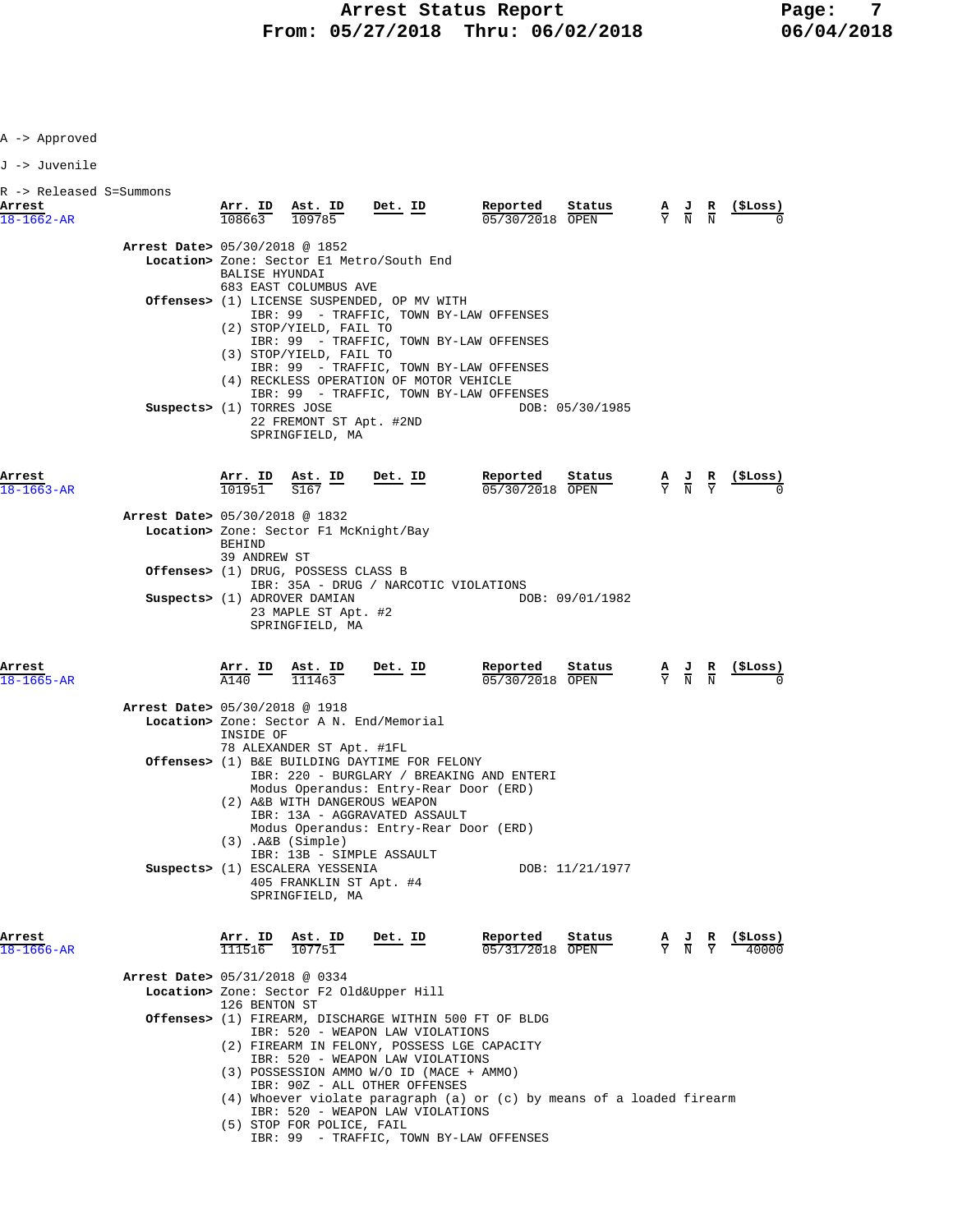| A -> Approved              |                                                                                                                                                                                                                                                                                                                                                                                                                                                                                                                                                                                                                                                                                                                                                                                                                                                                                                                                                                                                                              |  |  |  |  |  |  |
|----------------------------|------------------------------------------------------------------------------------------------------------------------------------------------------------------------------------------------------------------------------------------------------------------------------------------------------------------------------------------------------------------------------------------------------------------------------------------------------------------------------------------------------------------------------------------------------------------------------------------------------------------------------------------------------------------------------------------------------------------------------------------------------------------------------------------------------------------------------------------------------------------------------------------------------------------------------------------------------------------------------------------------------------------------------|--|--|--|--|--|--|
| J -> Juvenile              |                                                                                                                                                                                                                                                                                                                                                                                                                                                                                                                                                                                                                                                                                                                                                                                                                                                                                                                                                                                                                              |  |  |  |  |  |  |
| R -> Released S=Summons    | (6) RECKLESS OPERATION OF MOTOR VEHICLE<br>IBR: 99 - TRAFFIC, TOWN BY-LAW OFFENSES<br>(7) LEAVE SCENE OF PROPERTY DAMAGE<br>IBR: 99 - TRAFFIC, TOWN BY-LAW OFFENSES<br>(8) LEAVE SCENE OF PROPERTY DAMAGE<br>IBR: 99 - TRAFFIC, TOWN BY-LAW OFFENSES<br>(9) RECEIVE STOLEN PROPERTY -\$1200<br>IBR: 280 - STOLEN PROPERTY OFFENSES<br>(10) DESTRUCTION OF PROPERTY +\$1200, MALICIOUS<br>IBR: 290 - DESTRUCTION / DAMAGE / VANDALI<br>(11) DESTRUCTION OF PROPERTY +\$1200, MALICIOUS<br>IBR: 290 - DESTRUCTION / DAMAGE / VANDALI<br>(12) RESIST ARREST<br>IBR: 13B - SIMPLE ASSAULT<br>(13) A&B ON POLICE OFFICER<br>IBR: 13B - SIMPLE ASSAULT<br>(14) A&B ON POLICE OFFICER<br>IBR: 13B - SIMPLE ASSAULT<br>(15) A&B WITH DANGEROUS WEAPON<br>IBR: 13A - AGGRAVATED ASSAULT<br>(16) FIREARM, STORE IMPROP LARGE CAPACITY<br>IBR: 520 - WEAPON LAW VIOLATIONS<br>(17) DESTRUCTION OF PROPERTY +\$1200, MALICIOUS<br>IBR: 290 - DESTRUCTION / DAMAGE / VANDALI<br>Suspects> (1) THOMPSON WILLIAM ANTHONY<br>DOB: 09/24/1992 |  |  |  |  |  |  |
|                            | 72 GARFIELD ST<br>SPRINGFIELD, MA 01109                                                                                                                                                                                                                                                                                                                                                                                                                                                                                                                                                                                                                                                                                                                                                                                                                                                                                                                                                                                      |  |  |  |  |  |  |
| Arrest<br>$18 - 1667 - AR$ | Reported<br>Arr. ID<br>Ast. ID<br>Det. ID<br>Status<br><u>( SLoss )</u><br>$\frac{\mathbf{A}}{\mathbf{Y}}$ $\frac{\mathbf{J}}{\mathbf{N}}$ $\frac{\mathbf{R}}{\mathbf{Y}}$<br>111536<br>05/31/2018 OPEN<br><b>SPO</b>                                                                                                                                                                                                                                                                                                                                                                                                                                                                                                                                                                                                                                                                                                                                                                                                        |  |  |  |  |  |  |
|                            | Arrest Date> 05/31/2018 @ 0459<br>Location> Zone: Sector B1 Liberty Heights<br>BAYSTATE MEDICAL CENTER<br>759 CHESTNUT ST<br><b>Offenses&gt;</b> (1) DISORDERLY CONDUCT<br>IBR: 90C - DISORDERLY CONDUCT<br>(2) A&B ON POLICE OFFICER<br>IBR: 13B - SIMPLE ASSAULT                                                                                                                                                                                                                                                                                                                                                                                                                                                                                                                                                                                                                                                                                                                                                           |  |  |  |  |  |  |
|                            | (3) RESIST ARREST<br>IBR: 13B - SIMPLE ASSAULT<br>Suspects> (1) ROSETTE-VARGAS GLORIMAR<br>DOB: 10/04/1994<br>226 FORT PLEASANT AVE Apt. #1ST<br>SPRINGFIELD, MA                                                                                                                                                                                                                                                                                                                                                                                                                                                                                                                                                                                                                                                                                                                                                                                                                                                             |  |  |  |  |  |  |
| Arrest<br>$18 - 1668 - AR$ | Det. ID<br>Reported<br>Status<br>(SLoss)<br>Arr. ID<br>Ast. ID<br>$\frac{A}{Y}$ $\frac{J}{N}$ $\frac{R}{Y}$<br>T941<br>D154<br>05/31/2018 OPEN<br>6000                                                                                                                                                                                                                                                                                                                                                                                                                                                                                                                                                                                                                                                                                                                                                                                                                                                                       |  |  |  |  |  |  |
|                            | Arrest Date> 05/31/2018 @ 0900<br>Location> Zone: Sector E2 Metro/6Corners<br><b>46 CHESTER ST</b>                                                                                                                                                                                                                                                                                                                                                                                                                                                                                                                                                                                                                                                                                                                                                                                                                                                                                                                           |  |  |  |  |  |  |
|                            | Offenses> (1) MOTOR VEH, MALICIOUS DAMAGE TO<br>IBR: 290 - DESTRUCTION / DAMAGE / VANDALI<br>(2) MOTOR VEH, MALICIOUS DAMAGE TO<br>IBR: 290 - DESTRUCTION / DAMAGE / VANDALI<br>(3) MOTOR VEH, MALICIOUS DAMAGE TO<br>IBR: 290 - DESTRUCTION / DAMAGE / VANDALI                                                                                                                                                                                                                                                                                                                                                                                                                                                                                                                                                                                                                                                                                                                                                              |  |  |  |  |  |  |
|                            | Suspects> (1) VASOUEZ VILMA<br>DOB: 01/06/1961<br>46 CHESTER ST Apt. #2ND<br>SPRINGFIELD, MA                                                                                                                                                                                                                                                                                                                                                                                                                                                                                                                                                                                                                                                                                                                                                                                                                                                                                                                                 |  |  |  |  |  |  |
| Arrest<br>18-1669-AR       | Reported<br>Arr. ID<br>Ast. ID<br>Det. ID<br>Status<br>(SLoss)<br>$\frac{\mathbf{A}}{\mathbf{Y}}$ $\frac{\mathbf{J}}{\mathbf{N}}$<br>K456<br>05/31/2018 OPEN<br>A919                                                                                                                                                                                                                                                                                                                                                                                                                                                                                                                                                                                                                                                                                                                                                                                                                                                         |  |  |  |  |  |  |
|                            | Arrest Date> 05/31/2018 @ 1700<br>Location> Zone: Sector E2 Metro/6Corners<br>90 FEDERAL ST                                                                                                                                                                                                                                                                                                                                                                                                                                                                                                                                                                                                                                                                                                                                                                                                                                                                                                                                  |  |  |  |  |  |  |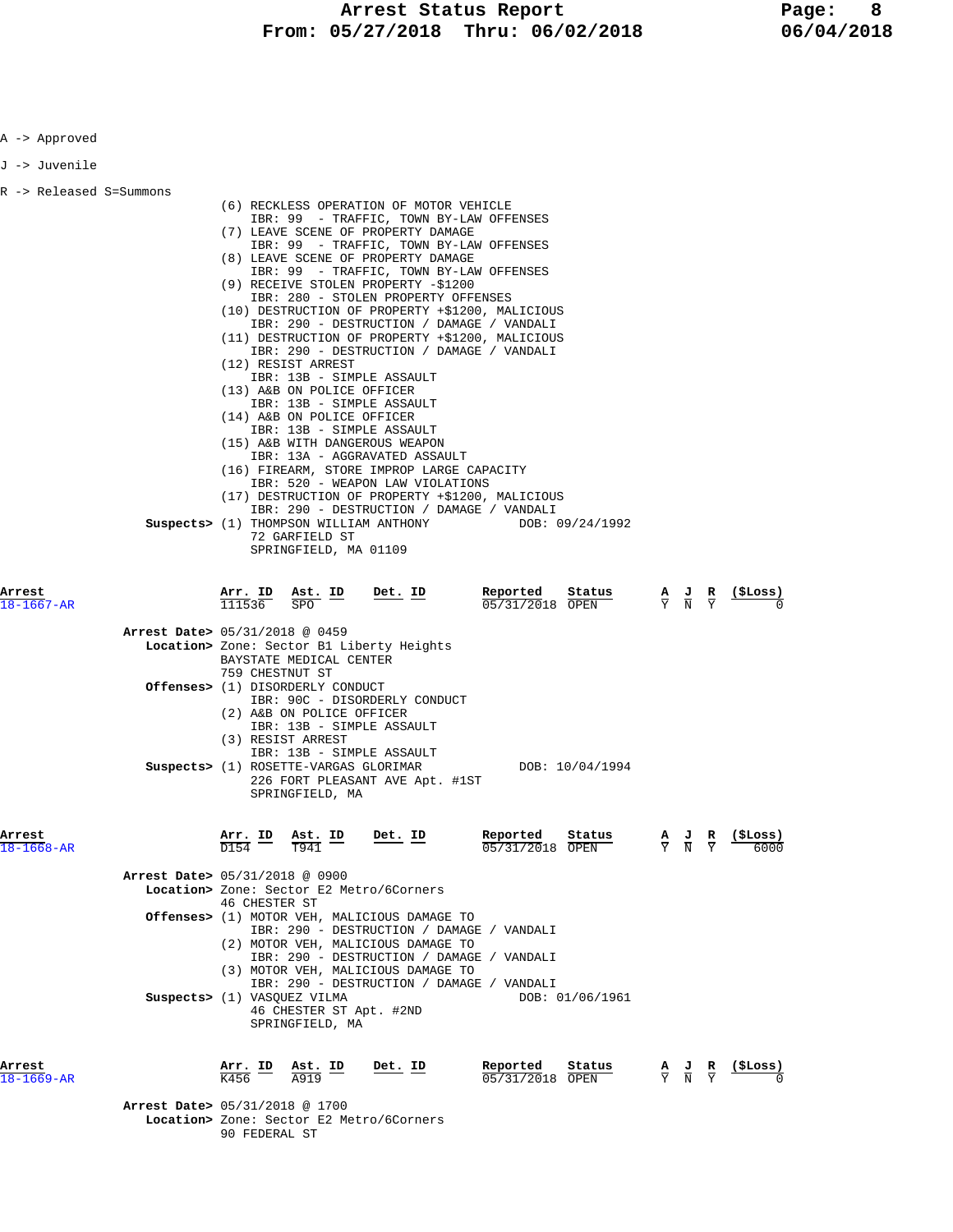| A -> Approved           |                                          |                                 |                                                                                                                                |                |                                                                                                                                               |                                                                                                 |                                                                                                                                       |
|-------------------------|------------------------------------------|---------------------------------|--------------------------------------------------------------------------------------------------------------------------------|----------------|-----------------------------------------------------------------------------------------------------------------------------------------------|-------------------------------------------------------------------------------------------------|---------------------------------------------------------------------------------------------------------------------------------------|
| J -> Juvenile           |                                          |                                 |                                                                                                                                |                |                                                                                                                                               |                                                                                                 |                                                                                                                                       |
| R -> Released S=Summons |                                          |                                 | Offenses> (1) DRUG, POSSESS CLASS A<br>Suspects> (1) DINGUIS GILBERTO RIVERA<br>555 UNION ST Apt. #1L<br>SPRINGFIELD, MA 01109 |                | IBR: 35A - DRUG / NARCOTIC VIOLATIONS<br>DOB: 02/10/1963                                                                                      |                                                                                                 |                                                                                                                                       |
| Arrest<br>18-1670-AR    |                                          |                                 | $\frac{\text{Arr.}}{K456}$ ID $\frac{\text{Ast.}}{\text{A919}}$ ID Det. ID                                                     |                | Reported Status<br>$\frac{0.5}{0.05}$<br>$\frac{0.00}{0.00}$                                                                                  |                                                                                                 | $\frac{A}{Y}$ $\frac{J}{N}$ $\frac{R}{Y}$ $\frac{($Loss)}{N}$                                                                         |
|                         | <b>Arrest Date&gt; 05/31/2018 @ 1700</b> | 90 FEDERAL ST                   | Location> Zone: Sector E2 Metro/6Corners                                                                                       |                |                                                                                                                                               |                                                                                                 |                                                                                                                                       |
|                         |                                          |                                 | Offenses> (1) DRUG, DISTRIBUTE CLASS A                                                                                         |                | IBR: 35A - DRUG / NARCOTIC VIOLATIONS                                                                                                         |                                                                                                 |                                                                                                                                       |
|                         |                                          |                                 | Suspects> (1) ORTIZ HERIBERTO<br>132 WASHBURN ST<br>SPRINGFIELD, MA                                                            |                | DOB: 03/16/1962                                                                                                                               |                                                                                                 |                                                                                                                                       |
| .8-1671-AR              |                                          |                                 | $\frac{\text{Arr.}}{\text{K456}}$ ID $\frac{\text{Ast.}}{\text{A919}}$ ID Det. ID                                              |                | Reported Status<br>$\frac{0.5}{0.5}$ $\frac{0.5}{0.0}$                                                                                        |                                                                                                 | $\frac{\mathbf{A}}{\mathbf{Y}}$ $\frac{\mathbf{J}}{\mathbf{N}}$ $\frac{\mathbf{R}}{\mathbf{Y}}$ $\frac{(\texttt{SLoss})}{\mathbf{0}}$ |
|                         | Arrest Date> 05/31/2018 @ 1700           | 90 FEDERAL ST                   | Location> Zone: Sector E2 Metro/6Corners                                                                                       |                |                                                                                                                                               |                                                                                                 |                                                                                                                                       |
|                         |                                          |                                 | Offenses> (1) DRUG, DISTRIBUTE CLASS A<br>(2) DRUG, POSSESS TO DISTRIB CLASS A<br>(3) DRUG, POSSESS TO DISTRIB CLASS B         |                | IBR: 35A - DRUG / NARCOTIC VIOLATIONS<br>IBR: 35A - DRUG / NARCOTIC VIOLATIONS<br>IBR: 35A - DRUG / NARCOTIC VIOLATIONS                       |                                                                                                 |                                                                                                                                       |
|                         |                                          |                                 | Suspects> (1) RAMIREZ DEVORA<br>16 NELSON AVE<br>SPRINGFIELD, MA 01107-1932                                                    |                | DOB: 05/28/1968                                                                                                                               |                                                                                                 |                                                                                                                                       |
| Arrest<br>18-1672-AR    |                                          | <u>Arr. ID</u><br>103507        | $\frac{\text{Ast. ID}}{\text{Ast. E}}$<br>111531                                                                               | Det. ID        | <u>Reported</u><br><u>Status</u><br>05/31/2018 OPEN                                                                                           | $\frac{\mathbf{A}}{\mathbf{Y}}$ $\frac{\mathbf{J}}{\mathbf{N}}$ $\frac{\mathbf{R}}{\mathbf{Y}}$ |                                                                                                                                       |
|                         | Arrest Date> 05/31/2018 @ 1743           | LOWES<br>1600 BOSTON RD         | Location> Zone: Sector G2 P.P./Boston Rd.                                                                                      |                |                                                                                                                                               |                                                                                                 |                                                                                                                                       |
|                         |                                          |                                 | Offenses> (1) SHOPLIFTING \$100+ BY ASPORTATION<br>IBR: 23C - SHOPLIFTING                                                      |                |                                                                                                                                               |                                                                                                 |                                                                                                                                       |
|                         |                                          |                                 | Suspects> (1) BUSHWAY ANTHONY SCOTT<br>188 DAYTON ST<br>SPRINGFIELD, MA                                                        |                | DOB: 01/21/1974                                                                                                                               |                                                                                                 |                                                                                                                                       |
| Arrest<br>18-1673-AR    |                                          | <u>Arr. ID</u><br>102821        | $\frac{\texttt{Ast.}}{111525}$                                                                                                 | Det. ID        | Reported<br>$\frac{\texttt{Status}}{\texttt{OPEN}}$ $\frac{A}{Y}$ $\frac{J}{N}$ $\frac{R}{Y}$ $\frac{(\texttt{5Loss})}{0}$<br>05/31/2018 OPEN |                                                                                                 |                                                                                                                                       |
|                         | Arrest Date> 05/31/2018 @ 1824           |                                 | Location> Zone: Sector F2 Old&Upper Hill                                                                                       |                |                                                                                                                                               |                                                                                                 |                                                                                                                                       |
|                         |                                          | <b>EASTERN AVE</b>              |                                                                                                                                |                | <b>Offenses&gt;</b> (1) ARREST WARRANT (1823CR002075 - CHAPTER 90 OFFENSES)                                                                   |                                                                                                 |                                                                                                                                       |
|                         |                                          |                                 | IBR: 90Z - ALL OTHER OFFENSES<br>286 UNION ST Apt. #4R<br>SPRINGFIELD, MA                                                      |                | Suspects> (1) LOPEZ-SANTIAGO RAFAEL ANGEL DOB: 11/28/1980                                                                                     |                                                                                                 |                                                                                                                                       |
| Arrest<br>$1674 - AR$   |                                          | $\frac{\texttt{Arr.}}{2539}$ ID | $\underbrace{\text{Ast.}}$ ID<br>S698                                                                                          | <u>Det. ID</u> | Reported<br><u>Status</u><br>05/31/2018 OPEN                                                                                                  |                                                                                                 | $\frac{A}{Y}$ $\frac{J}{N}$ $\frac{R}{Y}$ $\frac{($Loss)}{2100}$                                                                      |
|                         | Arrest Date> 05/31/2018 @ 1905           |                                 |                                                                                                                                |                |                                                                                                                                               |                                                                                                 |                                                                                                                                       |

 **Location>** Zone: Sector E1 Metro/South End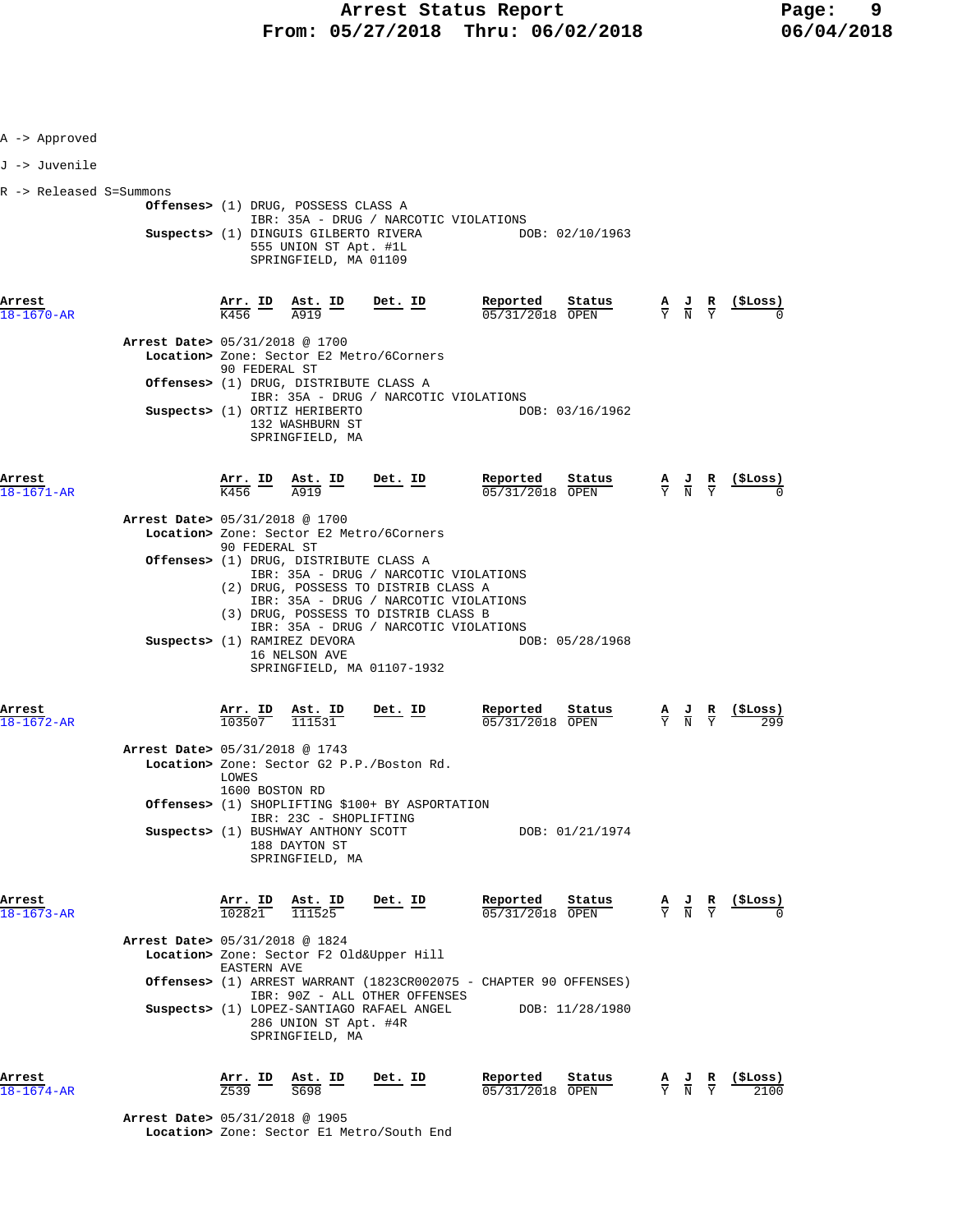| 120 MAPLE ST                                                                                                     |                                                                                                                                                                                                                                                                                                                                                                                                |
|------------------------------------------------------------------------------------------------------------------|------------------------------------------------------------------------------------------------------------------------------------------------------------------------------------------------------------------------------------------------------------------------------------------------------------------------------------------------------------------------------------------------|
| IBR: 90Z - ALL OTHER OFFENSES                                                                                    |                                                                                                                                                                                                                                                                                                                                                                                                |
| IBR: 23H - ALL OTHER LARCENY                                                                                     |                                                                                                                                                                                                                                                                                                                                                                                                |
| Suspects> (1) DALMAU LUIS ANGEL<br>62 ACUSHNET AVE<br>SPRINGFIELD, MA                                            | DOB: 07/21/1975                                                                                                                                                                                                                                                                                                                                                                                |
| $\frac{\text{Arr. ID}}{100135}$ $\frac{\text{Ast. ID}}{108863}$<br><u>Det. ID</u>                                | Reported<br>Status<br>$\frac{A}{Y}$ $\frac{J}{N}$ $\frac{R}{N}$<br>05/31/2018 OPEN                                                                                                                                                                                                                                                                                                             |
| Arrest Date> 05/31/2018 @ 2036<br>Location> Zone: Sector A N. End/Memorial                                       |                                                                                                                                                                                                                                                                                                                                                                                                |
| 2803 MAIN ST                                                                                                     |                                                                                                                                                                                                                                                                                                                                                                                                |
| IBR: 90Z - ALL OTHER OFFENSES                                                                                    |                                                                                                                                                                                                                                                                                                                                                                                                |
| Suspects> (1) BONILLA REYES KEVIN<br>79 LEYFRED TER<br>SPRINGFIELD, MA                                           | DOB: 01/12/1990                                                                                                                                                                                                                                                                                                                                                                                |
| Det. ID<br>$\frac{\texttt{Arr.}}{109819}$ $\frac{\texttt{Ast.}}{108852}$                                         | Reported<br>Status<br>$\frac{\mathbf{A}}{\mathbf{Y}}$ $\frac{\mathbf{J}}{\mathbf{N}}$ $\frac{\mathbf{R}}{\mathbf{Y}}$<br>$05/31/2018$ OPEN                                                                                                                                                                                                                                                     |
|                                                                                                                  |                                                                                                                                                                                                                                                                                                                                                                                                |
| Location> Zone: Sector H1 Forest Park<br>SOUTH END PACKAGE STORE INC<br>32 FORT PLEASANT AVE                     |                                                                                                                                                                                                                                                                                                                                                                                                |
| Offenses> (1) DEFAULT WARRANT (DOCKET: 1823CR002720)                                                             |                                                                                                                                                                                                                                                                                                                                                                                                |
| Suspects> (1) FOURNIER ASHLEY<br>54 NEWLAND ST<br>SPRINGFIELD, MA                                                | DOB: 02/12/1992                                                                                                                                                                                                                                                                                                                                                                                |
| Arr. ID<br>Ast. ID<br>Det. ID<br>101937<br>106895                                                                | Reported<br><u>Status</u><br>$\frac{\mathbf{A}}{\mathbf{Y}}$ $\frac{\mathbf{J}}{\mathbf{N}}$ $\frac{\mathbf{R}}{\mathbf{Y}}$<br>05/31/2018 OPEN                                                                                                                                                                                                                                                |
| Arrest Date> 05/31/2018 @ 2240<br>Location> Zone: Sector E2 Metro/6Corners                                       |                                                                                                                                                                                                                                                                                                                                                                                                |
| Offenses> (1) DEFAULT WARRANT#1623CR006371<br>IBR: 90Z - ALL OTHER OFFENSES<br>(2) DEFAULT WARRANT#11723CR001726 |                                                                                                                                                                                                                                                                                                                                                                                                |
| Suspects> (1) TESSIER CHRISTOPHER J<br>41 ANTHONY ST<br>AGAWAM, MA 01001                                         | DOB: 07/07/1982                                                                                                                                                                                                                                                                                                                                                                                |
| $\frac{\texttt{Arr. ID}}{109869}$<br>$\underbrace{\texttt{Ast.}}$ ID<br>Det. ID<br>T736                          | Reported<br>Status<br>$\frac{A}{Y}$ $\frac{J}{N}$ $\frac{R}{Y}$<br>(ŞLoss)<br>06/01/2018 OPEN                                                                                                                                                                                                                                                                                                  |
| Arrest Date> 06/01/2018 @ 0137                                                                                   |                                                                                                                                                                                                                                                                                                                                                                                                |
| 65 MORGAN ST                                                                                                     |                                                                                                                                                                                                                                                                                                                                                                                                |
| Offenses> (1) MOTOR VEH, MALICIOUS DAMAGE TO<br>IBR: 290 - DESTRUCTION / DAMAGE / VANDALI                        |                                                                                                                                                                                                                                                                                                                                                                                                |
| IBR: 13A - AGGRAVATED ASSAULT                                                                                    |                                                                                                                                                                                                                                                                                                                                                                                                |
| Suspects> (1) FERNANDEZ AMARILIS LEE<br>171 WALNUT ST<br>SPRINGFIELD, MA                                         | DOB: 09/24/1988                                                                                                                                                                                                                                                                                                                                                                                |
| <u>Arr. ID</u><br><u>Ast. ID</u><br><u>Det. ID</u>                                                               | Reported<br>Status<br><u>A J R (ŞLoss)</u>                                                                                                                                                                                                                                                                                                                                                     |
|                                                                                                                  | Offenses> (1) ARREST WARRANT#1817CR001284 THREAT TO COMMIT CRIME<br>(2) LARCENY OVER \$1200<br>CHRISTOPHERS PACKAGE STORE INC<br>Offenses> (1) ARREST WARRANT (DOCKET# 1823CR001685 SHOPLIFTING)<br>Arrest Date> 05/31/2018 @ 2202<br>IBR: 90Z - ALL OTHER OFFENSES<br>SPRING ST<br>IBR: 90Z - ALL OTHER OFFENSES<br>Location> Zone: Sector A N. End/Memorial<br>(2) A&B WITH DANGEROUS WEAPON |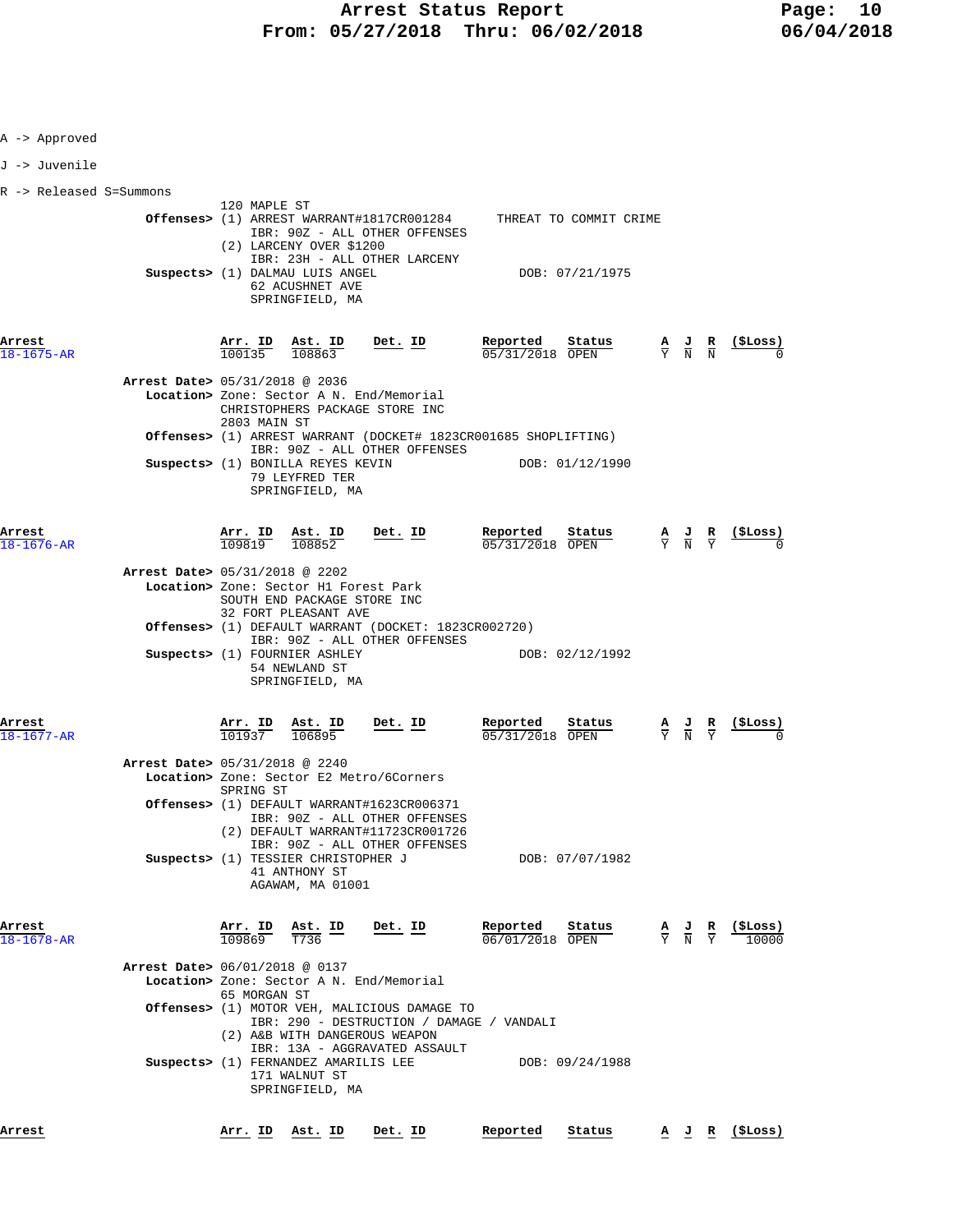| A -> Approved                               |                                |                                                                                                                                           |                                                                                   |                                                                                     |                                                                                      |                                                                                                 |                                                                 |                               |                                                               |  |
|---------------------------------------------|--------------------------------|-------------------------------------------------------------------------------------------------------------------------------------------|-----------------------------------------------------------------------------------|-------------------------------------------------------------------------------------|--------------------------------------------------------------------------------------|-------------------------------------------------------------------------------------------------|-----------------------------------------------------------------|-------------------------------|---------------------------------------------------------------|--|
| J -> Juvenile                               |                                |                                                                                                                                           |                                                                                   |                                                                                     |                                                                                      |                                                                                                 |                                                                 |                               |                                                               |  |
| R -> Released S=Summons<br>$18 - 1681 - AR$ |                                |                                                                                                                                           | 103496 111533                                                                     |                                                                                     | 06/01/2018 OPEN Y N Y                                                                |                                                                                                 |                                                                 |                               | 500                                                           |  |
|                                             | Arrest Date> 06/01/2018 @ 0248 |                                                                                                                                           |                                                                                   | Location> Zone: Sector El Metro/South End                                           |                                                                                      |                                                                                                 |                                                                 |                               |                                                               |  |
|                                             |                                | MAIN ST                                                                                                                                   |                                                                                   |                                                                                     | <b>Offenses&gt;</b> (1) VANDALIZE PROPERTY - DEFACEMENT OF REAL OR PERSONAL PROPERTY |                                                                                                 |                                                                 |                               |                                                               |  |
|                                             |                                |                                                                                                                                           | 94 CLIFTON AVE Apt. #1<br>SPRINGFIELD, MA 01105                                   | IBR: 290 - DESTRUCTION / DAMAGE / VANDALI<br>Suspects> (1) ROBINSON MARCOUEL DAIVON | DOB: 11/19/1993                                                                      |                                                                                                 |                                                                 |                               |                                                               |  |
| Arrest<br>18-1682-AR                        |                                | $\frac{\text{Arr.}}{\text{T886}}$ ID $\frac{\text{Ast.}}{103436}$                                                                         | Ast. ID                                                                           | <u>Det. ID</u>                                                                      | Reported<br>Status<br>06/01/2018 OPEN                                                |                                                                                                 |                                                                 |                               | $\frac{A}{Y}$ $\frac{J}{N}$ $\frac{R}{Y}$ $\frac{($Loss)}{0}$ |  |
|                                             | Arrest Date> 06/01/2018 @ 1052 | OUTSIDE                                                                                                                                   | Location> Zone: Sector H1 Forest Park                                             |                                                                                     |                                                                                      |                                                                                                 |                                                                 |                               |                                                               |  |
|                                             |                                | DICKINSON ST                                                                                                                              | Offenses> (1) DRUG, POSSESS CLASS A<br>(2) DEFAULT WARRANT                        | IBR: 35A - DRUG / NARCOTIC VIOLATIONS<br>IBR: 90Z - ALL OTHER OFFENSES              |                                                                                      |                                                                                                 |                                                                 |                               |                                                               |  |
|                                             | Suspects> (1) OTERO NEREIDA    |                                                                                                                                           | 51 LESTER ST Apt. #1ST<br>SPRINGFIELD, MA                                         |                                                                                     | DOB: 01/06/1965                                                                      |                                                                                                 |                                                                 |                               |                                                               |  |
| Arrest<br>18-1683-AR                        |                                |                                                                                                                                           | $\frac{\text{Arr.}}{\text{A140}}$ ID $\frac{\text{Ast.}}{\text{R741}}$ ID Det. ID |                                                                                     | Reported<br>Status<br>06/01/2018 OPEN                                                |                                                                                                 | $\frac{A}{Y}$ $\frac{J}{N}$ $\frac{R}{Y}$                       |                               |                                                               |  |
|                                             | Arrest Date> 06/01/2018 @ 1115 | 169 DICKINSON ST                                                                                                                          | Location> Zone: Sector H1 Forest Park                                             |                                                                                     |                                                                                      |                                                                                                 |                                                                 |                               |                                                               |  |
|                                             |                                |                                                                                                                                           | Offenses> (1) DRUG, POSSESS CLASS A                                               | IBR: 35A - DRUG / NARCOTIC VIOLATIONS                                               |                                                                                      |                                                                                                 |                                                                 |                               |                                                               |  |
|                                             |                                |                                                                                                                                           | Suspects> (1) DIAZ JUAN M JR<br>47 LORIMER ST<br>SPRINGFIELD, MA 01107            |                                                                                     | DOB: 06/07/1969                                                                      |                                                                                                 |                                                                 |                               |                                                               |  |
| Arrest<br>18-1684-AR                        |                                | $\frac{\text{Arr.}}{\text{A140}}$ ID $\frac{\text{Ast.}}{\text{R741}}$ ID                                                                 |                                                                                   | <u>Det. ID</u>                                                                      | Reported<br>Status<br>06/01/2018 OPEN                                                |                                                                                                 | $\frac{\mathbf{A}}{\mathbf{Y}}$ $\frac{\mathbf{J}}{\mathbf{N}}$ | $rac{\mathbf{R}}{\mathbf{Y}}$ |                                                               |  |
|                                             | Arrest Date> 06/01/2018 @ 1120 |                                                                                                                                           | Location> Zone: Sector H1 Forest Park                                             |                                                                                     |                                                                                      |                                                                                                 |                                                                 |                               |                                                               |  |
|                                             |                                | 182 OAKLAND ST<br>Offenses> (1) DRUG, DISTRIBUTE CLASS A<br>IBR: 35A - DRUG / NARCOTIC VIOLATIONS<br>(2) DRUG, POSSESS TO DISTRIB CLASS A |                                                                                   |                                                                                     |                                                                                      |                                                                                                 |                                                                 |                               |                                                               |  |
|                                             |                                |                                                                                                                                           | Suspects> (1) RAMOS HECTOR LUIS<br>180 OAKLAND ST Apt. #7                         | IBR: 35A - DRUG / NARCOTIC VIOLATIONS                                               | DOB: 03/08/1975                                                                      |                                                                                                 |                                                                 |                               |                                                               |  |
|                                             |                                |                                                                                                                                           | SPRINGFIELD, MA                                                                   |                                                                                     |                                                                                      |                                                                                                 |                                                                 |                               |                                                               |  |
| Arrest<br>18-1686-AR                        |                                | 101939 103499                                                                                                                             | Arr. ID Ast. ID                                                                   | Det. ID                                                                             | Reported<br>Status<br>$06/01/2018$ OPEN                                              | $\frac{\mathbf{A}}{\mathbf{Y}}$ $\frac{\mathbf{J}}{\mathbf{N}}$ $\frac{\mathbf{R}}{\mathbf{N}}$ |                                                                 |                               | (\$Loss)                                                      |  |
|                                             | Arrest Date> 06/01/2018 @ 1620 | 759 CHESTNUT ST                                                                                                                           | BAYSTATE MEDICAL CENTER                                                           | Location> Zone: Sector B1 Liberty Heights                                           |                                                                                      |                                                                                                 |                                                                 |                               |                                                               |  |
|                                             |                                |                                                                                                                                           | Offenses> (1) DEFAULT WARRANT                                                     | IBR: 90Z - ALL OTHER OFFENSES                                                       |                                                                                      |                                                                                                 |                                                                 |                               |                                                               |  |
|                                             |                                |                                                                                                                                           | 422 ORANGE ST<br>READING, PA 19602                                                | Suspects> (1) RIVERA-ROJAS VICTOR OMAR                                              | DOB: 02/05/1988                                                                      |                                                                                                 |                                                                 |                               |                                                               |  |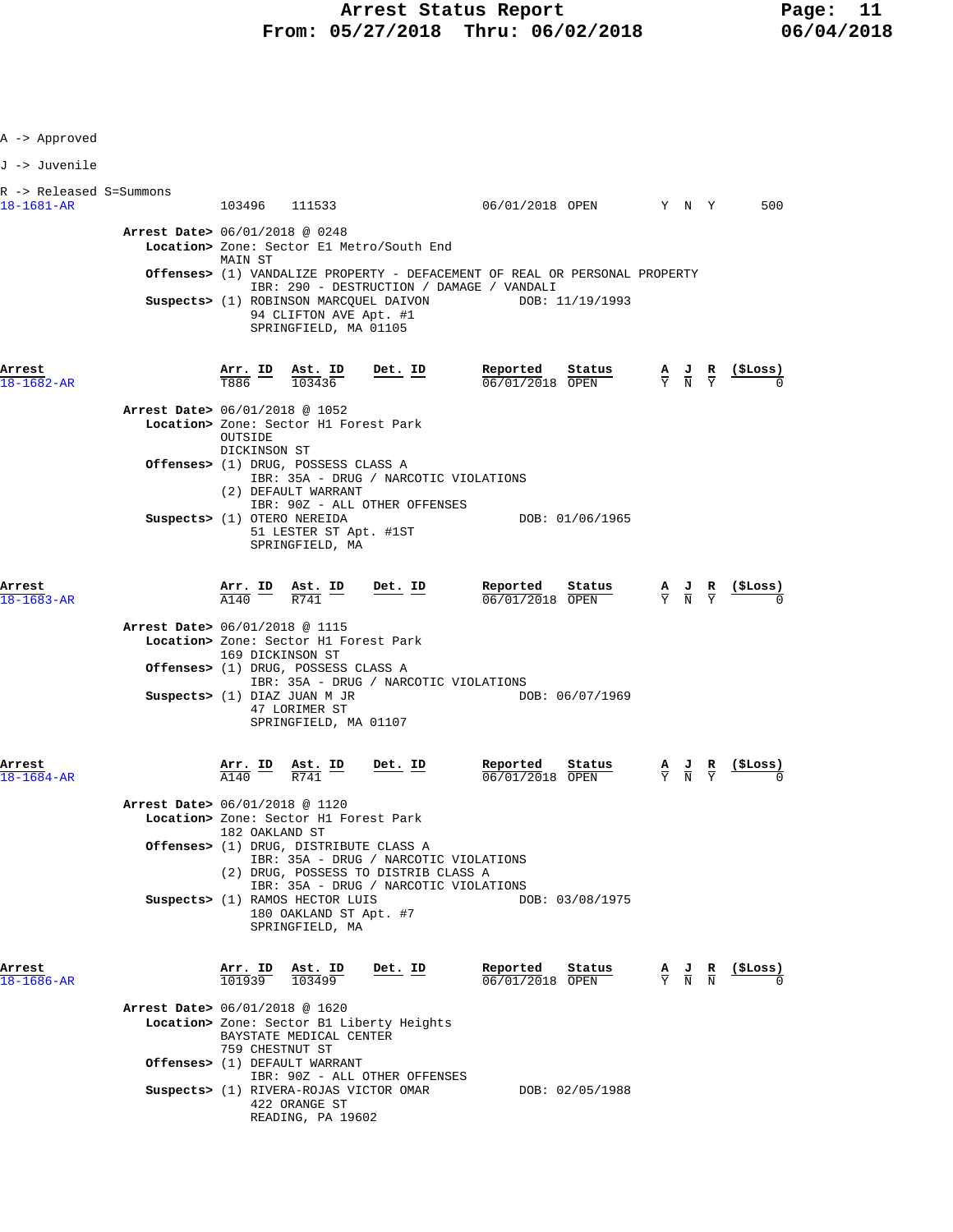J -> Juvenile

| Arrest<br>$18 - 1687 - AR$     | Arr. ID<br>100135                                                                                                                                                                                                                                                                | Ast. ID<br>109869                                                                                            | Det. ID                                                                                                                                                                                                                                                                                                             | Reported<br>Status<br>$06/01/2018$ OPEN                                                                                          | $\frac{\mathbf{A}}{\mathbf{Y}}$ $\frac{\mathbf{J}}{\mathbf{N}}$ $\frac{\mathbf{R}}{\mathbf{Y}}$ | ( \$Loss)                                          |  |
|--------------------------------|----------------------------------------------------------------------------------------------------------------------------------------------------------------------------------------------------------------------------------------------------------------------------------|--------------------------------------------------------------------------------------------------------------|---------------------------------------------------------------------------------------------------------------------------------------------------------------------------------------------------------------------------------------------------------------------------------------------------------------------|----------------------------------------------------------------------------------------------------------------------------------|-------------------------------------------------------------------------------------------------|----------------------------------------------------|--|
| Arrest Date> 06/01/2018 @ 1715 | 2803 MAIN ST                                                                                                                                                                                                                                                                     | (2) RESIST ARREST                                                                                            | Location> Zone: Sector A N. End/Memorial<br><b>Offenses&gt;</b> (1) VIOL. OF CITY ORD.- Loitering<br>IBR: 90Z - ALL OTHER OFFENSES<br>IBR: 13B - SIMPLE ASSAULT<br>(3) DRUG, POSSESS CLASS A, SUBSQ.OFF.<br>IBR: 35A - DRUG / NARCOTIC VIOLATIONS<br>IBR: 90Z - ALL OTHER OFFENSES<br>IBR: 90Z - ALL OTHER OFFENSES | (4) ARREST WARRANT (DOCKET #: 1723CR006307, POSS CLASS A DRUG)<br>(5) ARREST WARRANT (DOCKET #: 1823CR002970, POSS CLASS A DRUG) |                                                                                                 |                                                    |  |
| Arrest                         |                                                                                                                                                                                                                                                                                  | Suspects> (1) VELEZ-RODRIGUEZ HECTOR<br>25 BARTLETT ST Apt. #2FL<br>SPRINGFIELD, MA                          | Det. ID                                                                                                                                                                                                                                                                                                             | DOB: 10/21/1979<br>Reported<br>Status                                                                                            |                                                                                                 |                                                    |  |
| $18 - 1689 - AR$               |                                                                                                                                                                                                                                                                                  | $\frac{\text{Arr. ID}}{109788}$ $\frac{\text{Ast. ID}}{5698}$<br>S698                                        |                                                                                                                                                                                                                                                                                                                     | 06/01/2018 OPEN                                                                                                                  | $\frac{\mathbf{A}}{\mathbf{Y}}$ $\frac{\mathbf{J}}{\mathbf{N}}$ $\frac{\mathbf{R}}{\mathbf{Y}}$ |                                                    |  |
| Arrest Date> 06/01/2018 @ 1907 | 550 HANCOCK ST                                                                                                                                                                                                                                                                   | Location> Zone: Sector H1 Forest Park<br>JOHNNY APPLESEED PARK                                               |                                                                                                                                                                                                                                                                                                                     |                                                                                                                                  |                                                                                                 |                                                    |  |
|                                | Offenses> (1) UNLICENSED OPERATION OF MV<br>IBR: 99 - TRAFFIC, TOWN BY-LAW OFFENSES<br>(2) UNINSURED MOTOR VEHICLE<br>IBR: 99 - TRAFFIC, TOWN BY-LAW OFFENSES<br>(3) UNREGISTERED MOTOR VEHICLE<br>IBR: 99 - TRAFFIC, TOWN BY-LAW OFFENSES<br>Suspects> (1) ALLEN SHONDU MAMDILI |                                                                                                              |                                                                                                                                                                                                                                                                                                                     |                                                                                                                                  |                                                                                                 |                                                    |  |
|                                |                                                                                                                                                                                                                                                                                  | 45 MONROE ST Apt. #1FLR<br>SPRINGFIELD, MA                                                                   |                                                                                                                                                                                                                                                                                                                     | DOB: 05/13/2000                                                                                                                  |                                                                                                 |                                                    |  |
| Arrest<br>$18 - 1690 - AR$     | <u>Arr. ID</u><br>111521                                                                                                                                                                                                                                                         | $\frac{\text{Ast.}}{\text{B949}}$ ID                                                                         | <u>Det. ID</u>                                                                                                                                                                                                                                                                                                      | Reported<br>Status<br>06/01/2018 OPEN                                                                                            | $\frac{\mathbf{A}}{\mathbf{Y}}$ $\frac{\mathbf{J}}{\mathbf{N}}$ $\frac{\mathbf{R}}{\mathbf{Y}}$ |                                                    |  |
| Arrest Date> 06/01/2018 @ 2106 |                                                                                                                                                                                                                                                                                  |                                                                                                              |                                                                                                                                                                                                                                                                                                                     |                                                                                                                                  |                                                                                                 |                                                    |  |
|                                |                                                                                                                                                                                                                                                                                  |                                                                                                              | Location> Zone: Sector I1 16Acr/Outer Bel                                                                                                                                                                                                                                                                           |                                                                                                                                  |                                                                                                 |                                                    |  |
|                                | PLUMTREE RD                                                                                                                                                                                                                                                                      | (3) STOP/YIELD, FAIL TO                                                                                      | Offenses> (1) MOTOR VEH, RECEIVE STOLEN<br>IBR: 280 - STOLEN PROPERTY OFFENSES<br>(2) UNLICENSED OPERATION OF MV<br>IBR: 99 - TRAFFIC, TOWN BY-LAW OFFENSES<br>IBR: 99 - TRAFFIC, TOWN BY-LAW OFFENSES                                                                                                              |                                                                                                                                  |                                                                                                 |                                                    |  |
| Arrest                         |                                                                                                                                                                                                                                                                                  | 28 BROOKLINE AVE Apt. #3<br>SPRINGFIELD, MA<br>$\frac{\text{Arr. ID}}{108863}$ $\frac{\text{Ast. ID}}{T736}$ | Suspects> (1) HUTCHINS DEMORISE ALEXANDER<br><u>Det. ID</u>                                                                                                                                                                                                                                                         | DOB: 10/25/1988<br>Reported<br><u>Status</u>                                                                                     |                                                                                                 | $\frac{A}{Y}$ $\frac{J}{N}$ $\frac{R}{N}$ (\$Loss) |  |
| 18-1693-AR                     |                                                                                                                                                                                                                                                                                  |                                                                                                              |                                                                                                                                                                                                                                                                                                                     | 06/02/2018 OPEN                                                                                                                  |                                                                                                 |                                                    |  |
| Arrest Date> 06/02/2018 @ 0123 | WORCESTER ST                                                                                                                                                                                                                                                                     |                                                                                                              | Location> Zone: Sector C East Springfield                                                                                                                                                                                                                                                                           |                                                                                                                                  |                                                                                                 |                                                    |  |
|                                |                                                                                                                                                                                                                                                                                  |                                                                                                              | IBR: 90Z - ALL OTHER OFFENSES                                                                                                                                                                                                                                                                                       | <b>Offenses&gt;</b> (1) ARREST WARRANT (DOCKET #: 1843CR000900, A&B FELONY)                                                      |                                                                                                 |                                                    |  |
| Suspects> (1) COLON ALEX       |                                                                                                                                                                                                                                                                                  | 281 MAIN IO ST Apt. #2R<br>SPRINGFIELD, MA                                                                   |                                                                                                                                                                                                                                                                                                                     | DOB: 04/28/1999                                                                                                                  |                                                                                                 |                                                    |  |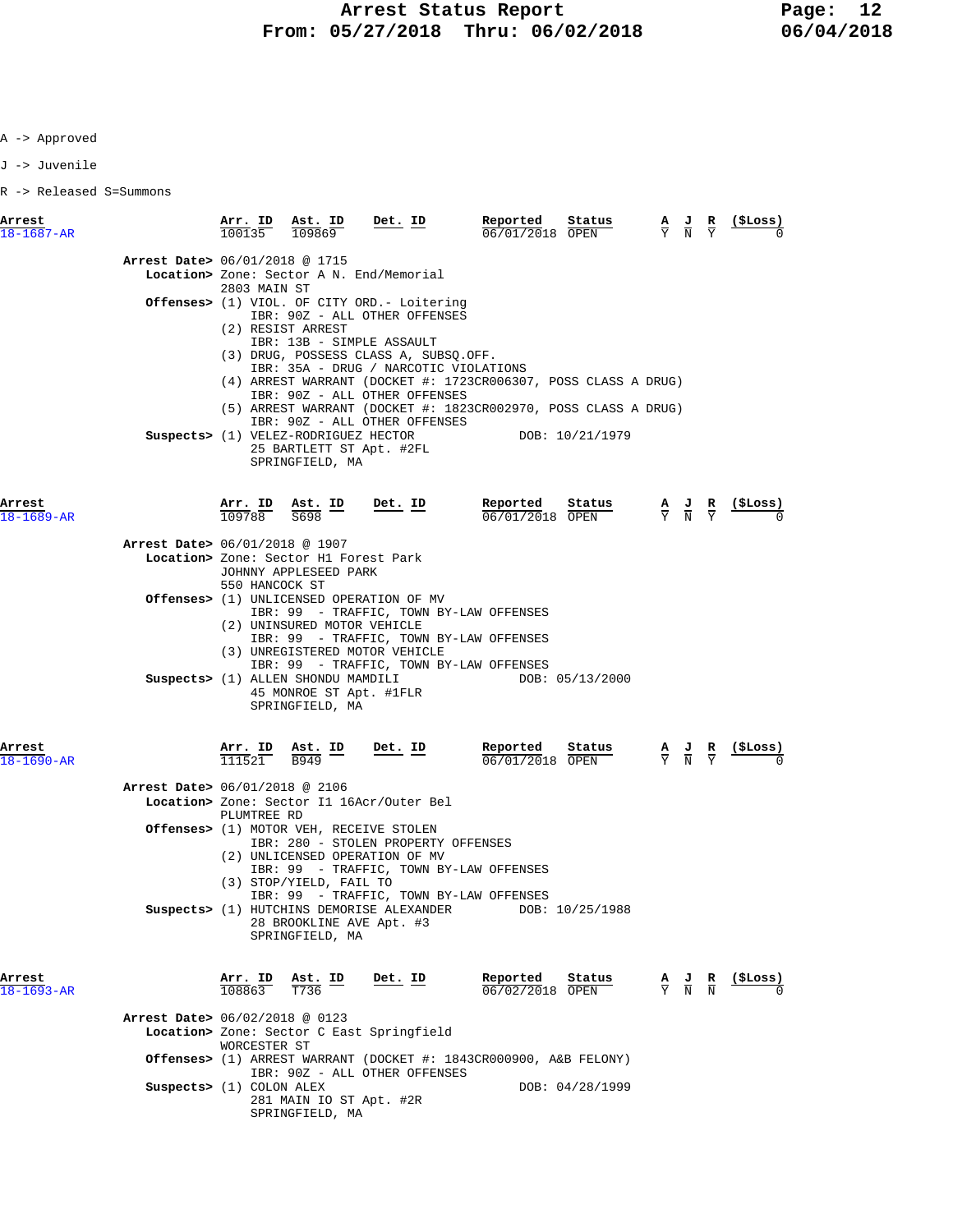J -> Juvenile

| Arrest<br>$18 - 1694 - AR$     | Arr. ID<br>$\frac{1111 \cdot 10}{100135}$ | Ast. ID<br>106661                                                                                                                   | $Det$ . ID                                                                                                                                                                                                                                                                                                                                                                                                                    | Reported<br>06/02/2018 OPEN   | Status          | $\frac{\mathbf{A}}{\mathbf{Y}}$ $\frac{\mathbf{J}}{\mathbf{N}}$ $\frac{\mathbf{R}}{\mathbf{N}}$ |                                                                                                       | (SLoss)    |
|--------------------------------|-------------------------------------------|-------------------------------------------------------------------------------------------------------------------------------------|-------------------------------------------------------------------------------------------------------------------------------------------------------------------------------------------------------------------------------------------------------------------------------------------------------------------------------------------------------------------------------------------------------------------------------|-------------------------------|-----------------|-------------------------------------------------------------------------------------------------|-------------------------------------------------------------------------------------------------------|------------|
| Arrest Date> 06/02/2018 @ 0158 | 4 BIRNIE AVE                              |                                                                                                                                     | Location> Zone: Sector A N. End/Memorial                                                                                                                                                                                                                                                                                                                                                                                      |                               |                 |                                                                                                 |                                                                                                       |            |
|                                |                                           |                                                                                                                                     | Offenses> (1) DRUG, POSSESS TO DISTRIB CLASS A, SUBSQ.<br>IBR: 35A - DRUG / NARCOTIC VIOLATIONS<br>(2) DRUG, POSSESS TO DISTRIB CLASS D, SUBSQ.                                                                                                                                                                                                                                                                               |                               |                 |                                                                                                 |                                                                                                       |            |
|                                | Suspects> (1) KOPY PAUL                   | 14 LECLAIR TER<br>CHICOPEE, MA 01013                                                                                                | IBR: 35A - DRUG / NARCOTIC VIOLATIONS                                                                                                                                                                                                                                                                                                                                                                                         |                               | DOB: 04/01/1993 |                                                                                                 |                                                                                                       |            |
| Arrest<br>$18 - 1695 - AR$     | 100135                                    | Arr. ID Ast. ID<br>106661                                                                                                           | <u>Det. ID</u>                                                                                                                                                                                                                                                                                                                                                                                                                | Reported<br>06/02/2018 OPEN   | Status          | $\frac{\mathbf{A}}{\mathbf{Y}}$ $\frac{\mathbf{J}}{\mathbf{N}}$ $\frac{\mathbf{R}}{\mathbf{N}}$ |                                                                                                       | $(5$ Loss) |
| Arrest Date> 06/02/2018 @ 0219 |                                           |                                                                                                                                     | Location> Zone: Sector A N. End/Memorial                                                                                                                                                                                                                                                                                                                                                                                      |                               |                 |                                                                                                 |                                                                                                       |            |
|                                | 4 BIRNIE AVE                              |                                                                                                                                     | <b>Offenses&gt;</b> (1) DRUG, POSSESS TO DISTRIB CLASS A<br>IBR: 35A - DRUG / NARCOTIC VIOLATIONS                                                                                                                                                                                                                                                                                                                             |                               |                 |                                                                                                 |                                                                                                       |            |
|                                |                                           | (2) MARKED LANES VIOLATION<br>(7) STOP FOR POLICE, FAIL<br>Suspects> (1) ROSARIO ABRIANA N<br>79 LAMONT ST<br>SPRINGFIELD, MA 01119 | IBR: 99 - TRAFFIC, TOWN BY-LAW OFFENSES<br>(3) RECKLESS OPERATION OF MOTOR VEHICLE<br>IBR: 99 - TRAFFIC, TOWN BY-LAW OFFENSES<br>(4) LICENSE SUSPENDED, OP MV WITH<br>IBR: 99 - TRAFFIC, TOWN BY-LAW OFFENSES<br>(5) ALCOHOL IN MV, POSSESS OPEN CONTAINER OF<br>IBR: 90G - LIQUOR LAW VIOLATIONS<br>(6) DRUG, POSSESS TO DISTRIB CLASS D<br>IBR: 35A - DRUG / NARCOTIC VIOLATIONS<br>IBR: 99 - TRAFFIC, TOWN BY-LAW OFFENSES |                               | DOB: 11/09/1994 |                                                                                                 |                                                                                                       |            |
| Arrest<br>$18 - 1696 - AR$     | $\overline{167}$ –                        | Arr. ID Ast. ID<br>103389                                                                                                           | Det. ID                                                                                                                                                                                                                                                                                                                                                                                                                       | Reported<br>$06/02/2018$ OPEN | Status          |                                                                                                 | $\frac{\mathbf{A}}{\overline{Y}}$ $\frac{\mathbf{J}}{\overline{N}}$ $\frac{\mathbf{R}}{\overline{N}}$ | (ŞLoss)    |
| Arrest Date> 06/02/2018 @ 0515 | 20 JAMES ST                               |                                                                                                                                     | Location> Zone: Sector E2 Metro/6Corners                                                                                                                                                                                                                                                                                                                                                                                      |                               |                 |                                                                                                 |                                                                                                       |            |
|                                |                                           |                                                                                                                                     | <b>Offenses&gt;</b> (1) DEFAULT WARRANT (1723CR000238)<br>IBR: 90Z - ALL OTHER OFFENSES                                                                                                                                                                                                                                                                                                                                       |                               |                 |                                                                                                 |                                                                                                       |            |
|                                |                                           | Suspects> (1) REED-LEWIS MALIK CHAN<br>ENFIELD, CT                                                                                  | 28 NEW KING ST Apt. #2ND                                                                                                                                                                                                                                                                                                                                                                                                      |                               | DOB: 10/04/1995 |                                                                                                 |                                                                                                       |            |
| Arrest<br>$18 - 1697 - AR$     | Arr. ID<br>$\frac{106117}{}$              | Ast. ID<br>108730                                                                                                                   | Det. ID                                                                                                                                                                                                                                                                                                                                                                                                                       | Reported<br>06/02/2018 OPEN   | Status          | $\frac{\mathbf{A}}{\mathbf{Y}}$ $\frac{\mathbf{J}}{\mathbf{N}}$ $\frac{\mathbf{R}}{\mathbf{N}}$ |                                                                                                       | (ŞLoss)    |
| Arrest Date> 06/02/2018 @ 0530 | 117 CEDAR ST                              |                                                                                                                                     | Location> Zone: Sector E2 Metro/6Corners                                                                                                                                                                                                                                                                                                                                                                                      |                               |                 |                                                                                                 |                                                                                                       |            |
|                                |                                           |                                                                                                                                     | <b>Offenses&gt;</b> (1) VIOL. OF CITY ORD.- Open Container<br>IBR: 90Z - ALL OTHER OFFENSES                                                                                                                                                                                                                                                                                                                                   |                               |                 |                                                                                                 |                                                                                                       |            |
|                                |                                           | Suspects> (1) COOPER-GRIFFITH FARAAH<br>77 CENTRAL ST<br>SPRINGFIELD, MA                                                            |                                                                                                                                                                                                                                                                                                                                                                                                                               |                               | DOB: 05/12/1998 |                                                                                                 |                                                                                                       |            |
| Arrest<br>$18 - 1698 - AR$     | Arr. ID<br>106117                         | Ast. ID<br>108730                                                                                                                   | Det. ID                                                                                                                                                                                                                                                                                                                                                                                                                       | Reported<br>06/02/2018 OPEN   | Status          | $\frac{5}{5}$                                                                                   |                                                                                                       | (ŞLoss)    |